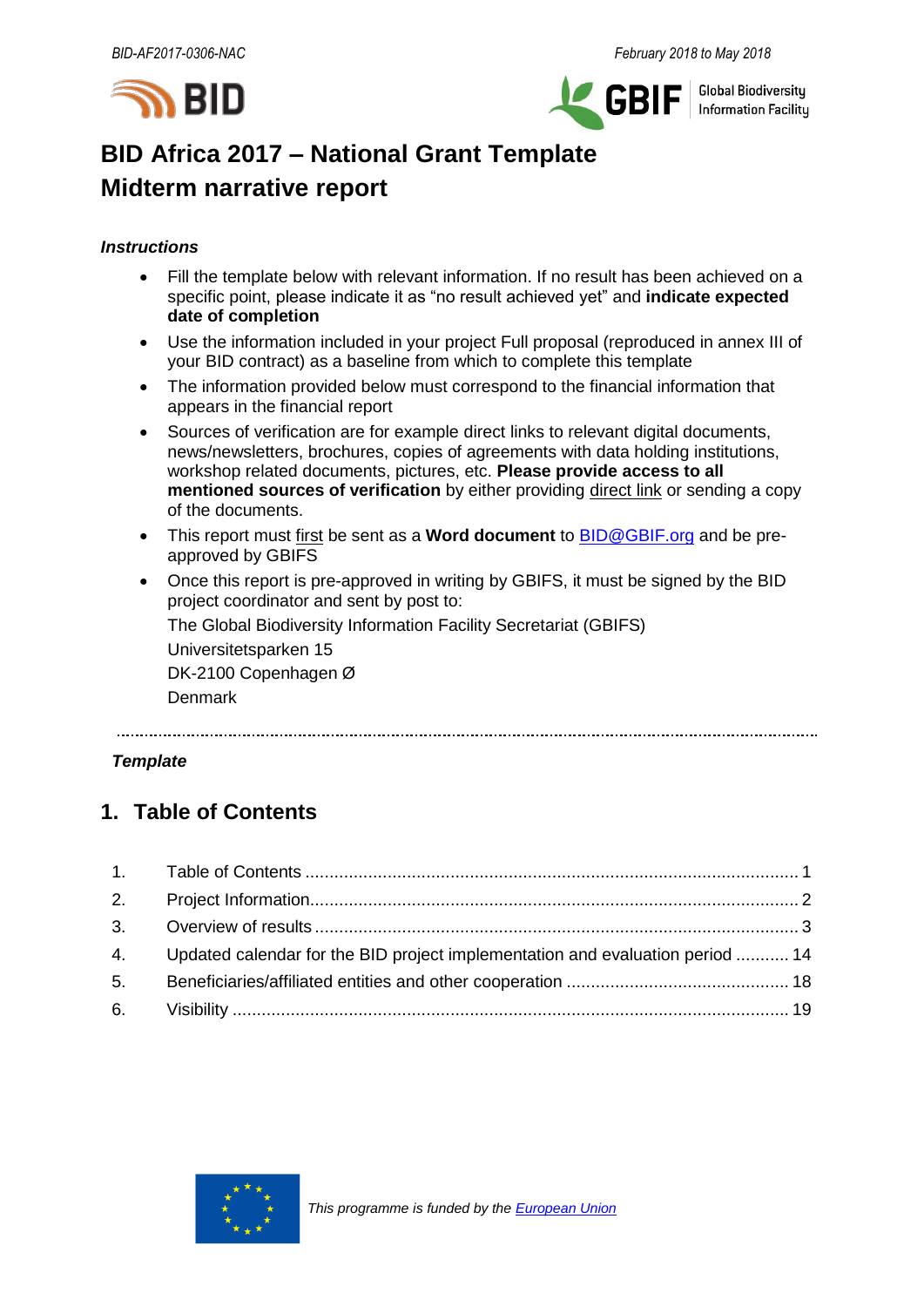



# <span id="page-1-0"></span>**2. Project Information**

## **2.1.Project Coordinator: Institution/network/agency name:**

Dr Miasa Eustache: University of Toamasina, Institut Supérieur de Sciences, Environnemet & Développement Durable (ISSEDD), together with

Dr Vere Ross-Gillespie: GroundTruth (GT)

## **2.2.Main contact person and role:**

Dr Miasa Eustache, Project management/ co-ordinator. Assistance with organising a venue for AFRESH.IO, guidance and supervision to university students for projects focussed on freshwater ecosystems (especially those focused on diatoms EPT taxa and WQ), acting as a central repository for all collected samples, supervision of students to assist in digitising/mobilising existing data, assistance with coordinated sampling efforts across Madagascar and providing support to a long term monitoring project to be established with TBA

Dr Vere Ross-Gillespie, Project coordination and support to all project partners, facilitating and organising AFRESH.IO workshop, training delegates to use citizen science tools, development of diatom ecological bands, miniSASS data management/uploading

## **2.3.BID proposal identifier:**

BID-AF2017-0306-NAC

### **2.4.Project title:**

The Forgotten African Islands - Addressing the gap in freshwater biodiversity knowledge for the Indian Ocean Islands.

### **2.5.Start date and end date of the reporting period:**

February 2018 – May 2018

## **2.6.Country in which the activities take place:**

South Africa Madagascar

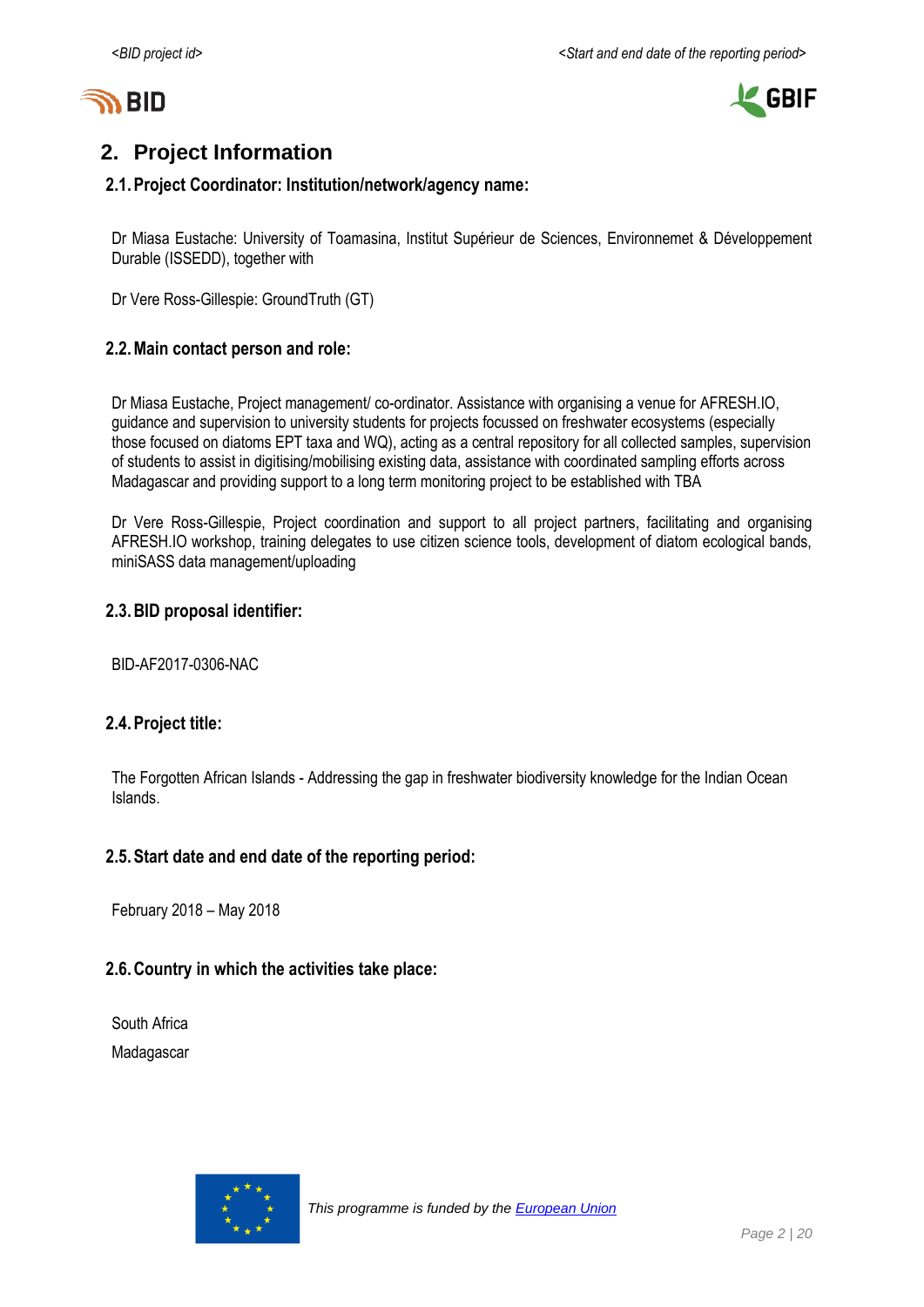



## <span id="page-2-0"></span>**3. Overview of results**

#### **3.1.Executive summary**

*Give a short summary of the activities implemented and the outcomes of the project for the reporting period (500 words maximum)*

The focus of this midterm report is on updating the progress of activities and milestones, in particular, the publishing of a primary dataset of Madagascan EPT data to GBIF, communicating new links to other projects/actions and partners, and documenting feedback from proposed data users.

Since the project commencement, in collaboration with Natural History Museum London, Muséum National d'Histoire Naturelle Natural History Museum, Albany Museum and Texas A&M, where EPT taxa (Ephemeroptera, Plecoptera and Trichoptera) are located, we have been able to check specimen records, capture and then recheck data. We have thus been able to publish 186 of records of Trichoptera, obtained from both museum records, and gleaned carefully from the literature, to the GBIF database as of 30th May 2018. Literature searches for information regarding species occurrence data has continued, and we still expect some 800 records of Ephemeroptera from Cantonal Museum of Zoology – Lausanne (CMZL), as well as additional diatom records and Plecoptera, although the records for these latter two groups are limited and the quantity at this stage remains unknown.

In terms of data user feedback, we propose that the University of Toamasina will use the existing data sets and new data (collected through voluntary sampling) to form the basis for future on-going student research projects, which can be aimed at developing local ecosystem health metrics/indices. Projects can be undertaken in collaboration with and under the supervision of experts from SA, the broader AFRESH network and other international partners – for continued sustainability. CNRE, a project partner based in Madagascar (which is linked to MadBIF) will use the data to develop a regional river ecosystem monitoring programme and database (for use by scientists, researchers, students etc). This would support IUCN global efforts, to assist ISSEDD/Toamasina in the development of national river health monitoring metrics/indices, using diatoms and EPT taxa. From a broader perspective, an outcome of the AFRESH.IO workshop, will be the drafting of a proposal to develop a long-term monitoring programme which incorporates citizen science based monitoring.

In terms of expanding our network to link up with other important institutions and actions, we have been in contact with Owen Griffiths and Steve Goodman, both of whom have specialist interest and have done extensive collecting and research on Madagascar, and who will prove to be very vital links in terms of assisting us with the 'Gaps' in biodiversity on Indian Ocean Islands, and capacity building as well as extension of the project.

The agenda/dates for the AFRESH.IO workshop has been circulated, venue bookings for the workshop have been made, along with various flight bookings and logistic preparations. Thus far at least 80% of the first budget instalment received from GBIF has been spent. Skype planning meetings have been held with project partners and a GBIF dissemination session (Workshop 1) has been held internally at GroundTruth for project staff.

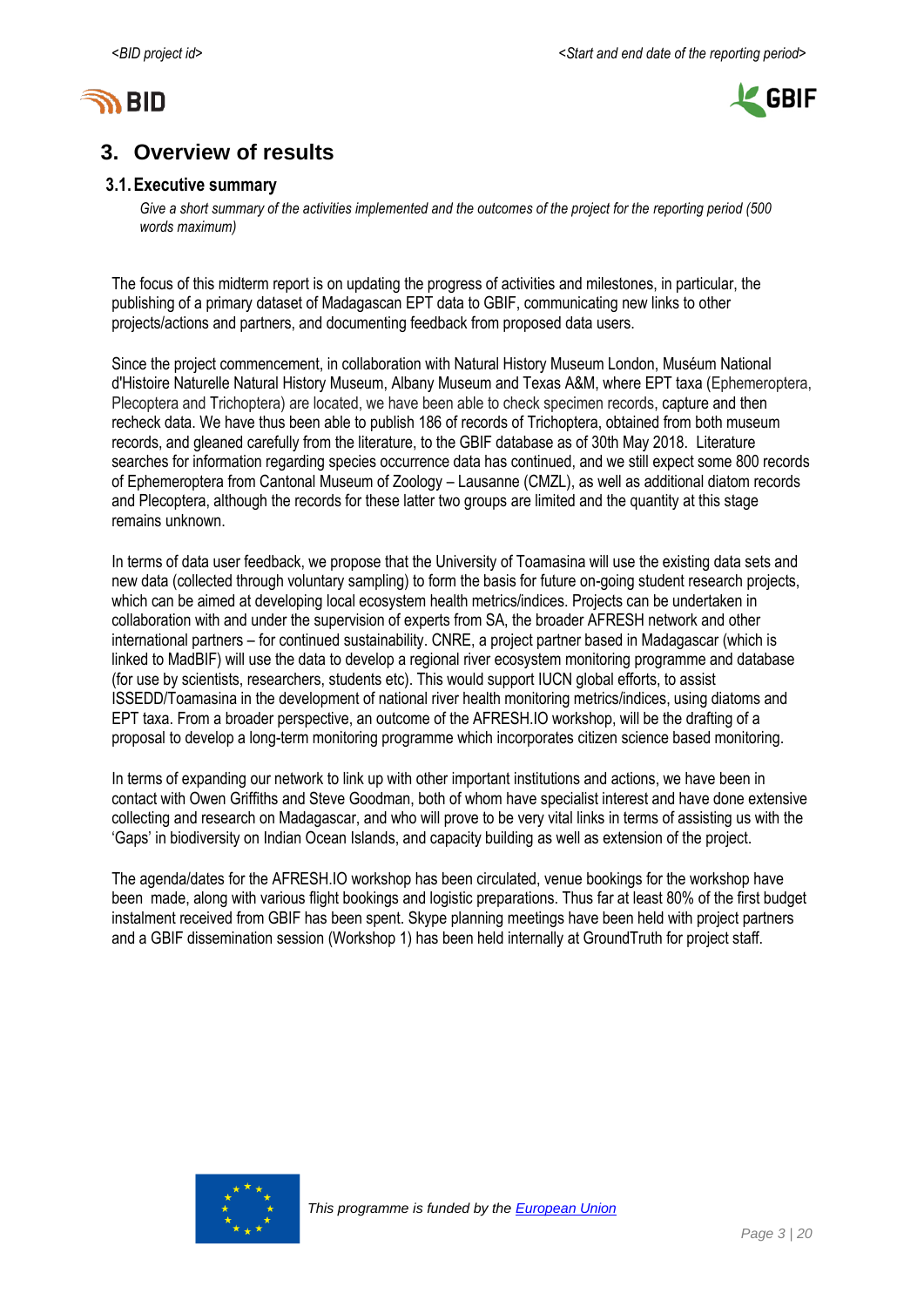



## **3.2.Progress against expected milestones:**

*Give an overview of all the expected milestones for your project from the beginning until now (see Annex IV of your contract)*

| <b>Expected milestones/activities</b>                                                                                                                                                                                                                                                                                                                                                                                                       | Completed  | <b>Explanatory notes</b>                                                                                                                                                                                                                                                                                                                                                                                                                                                                                                                                     | Sources of<br>verification                                                                                                                                                                                                                            |
|---------------------------------------------------------------------------------------------------------------------------------------------------------------------------------------------------------------------------------------------------------------------------------------------------------------------------------------------------------------------------------------------------------------------------------------------|------------|--------------------------------------------------------------------------------------------------------------------------------------------------------------------------------------------------------------------------------------------------------------------------------------------------------------------------------------------------------------------------------------------------------------------------------------------------------------------------------------------------------------------------------------------------------------|-------------------------------------------------------------------------------------------------------------------------------------------------------------------------------------------------------------------------------------------------------|
|                                                                                                                                                                                                                                                                                                                                                                                                                                             | Yes/No     |                                                                                                                                                                                                                                                                                                                                                                                                                                                                                                                                                              |                                                                                                                                                                                                                                                       |
| Completed capacity self-assessment<br>questionnaire for national biodiversity<br>information facilities<br>https://www.gbif.org/document/82277/capa<br>city-self-assessment-guidelines-for-<br>national-biodiversity-information-facilities<br>(EN)<br>https://www.gbif.org/document/82782/auto-<br>evaluation-des-capacites-pour-les-<br>systemes-nationaux-dinformation-sur-la-<br>biodiversite (FR)<br>(Early Progress report milestone) | <b>YES</b> | The questionnaire was completed<br>by GroundTruth in conjunction with<br>the project lead ISSEDD and<br>MadBIF                                                                                                                                                                                                                                                                                                                                                                                                                                               | Receipt of capacity<br>self-assessment<br>acknowledged by<br><b>GBIF</b> secretariat<br>via e-mail<br>(Maheva)                                                                                                                                        |
| At least one national data publishing<br>institutions are registered with GBIF.org<br>Guidelines to become a publisher:<br>https://www.gbif.org/become-a-publisher<br>(Early Progress report milestone)                                                                                                                                                                                                                                     | <b>YES</b> | We have three data publishing<br>institutions registered as part of the<br>project. BOKU University of Austria<br>which is linked to the Freshwater<br>Information Platform (data<br>publishing unit registered as<br>"BioFresh" at GBIF)<br>ISSEDD (the project lead's<br>institution) is also registered as a<br>data publishing institution with GBIF<br>CNRE - a project partner based in<br>Madagascar is linked to MadBIF<br>We will also initiate the process of<br>getting GroundTruth registered with<br>SANBI as a data publishing<br>institution. | https://www.gbif.org<br>/publisher/b872b07<br>5-9ab5-4e27-b6c6-<br>5add6b890379<br>https://www.gbif.org<br>/publisher/c51031f4<br>-69df-4b81-b296-<br>5fdd72e7e693<br>https://www.gbif.org<br>/publisher/c8ce072<br>d-9c61-4ec8-b8e7-<br>0c36a8122791 |
| At least one person from the project team<br>has completed the certification process<br>following the BID Capacity Enhancement<br>workshop on Data Mobilization organized<br>as a part of the BID programme Africa<br>2015 or the BID programme Africa 2017<br>(Early Progress report milestone)                                                                                                                                            | <b>YES</b> | Dr Vere Ross-Gillespie attended<br>the BID Capacity Enhancement<br>Workshop on behalf of the project<br>management team. All post<br>workshop activities were completed<br>and have been submitted for<br>evaluation. Evaluation results have<br>not yet been provided by GBIF BID                                                                                                                                                                                                                                                                           | Participant list for<br><b>GBIF BID Capacity</b><br>Enhancement<br>Workshop 1 Cape<br>Town                                                                                                                                                            |
| Knowledge dissemination activities have<br>been scheduled following the first BID<br>Capacity Enhancement workshop<br>(Early Progress report milestone)                                                                                                                                                                                                                                                                                     | <b>YES</b> | The first knowledge dissemination<br>activity was completed in Feb 2018<br>at the GroundTruth offices with key<br>GroundTruth staff.<br>The second will take place over<br>Skype and the third will take place<br>at the AFRESH.IO workshop.                                                                                                                                                                                                                                                                                                                 | Link to<br>GroundTruth<br>website with<br>project information<br>and planned<br>knowledge                                                                                                                                                             |

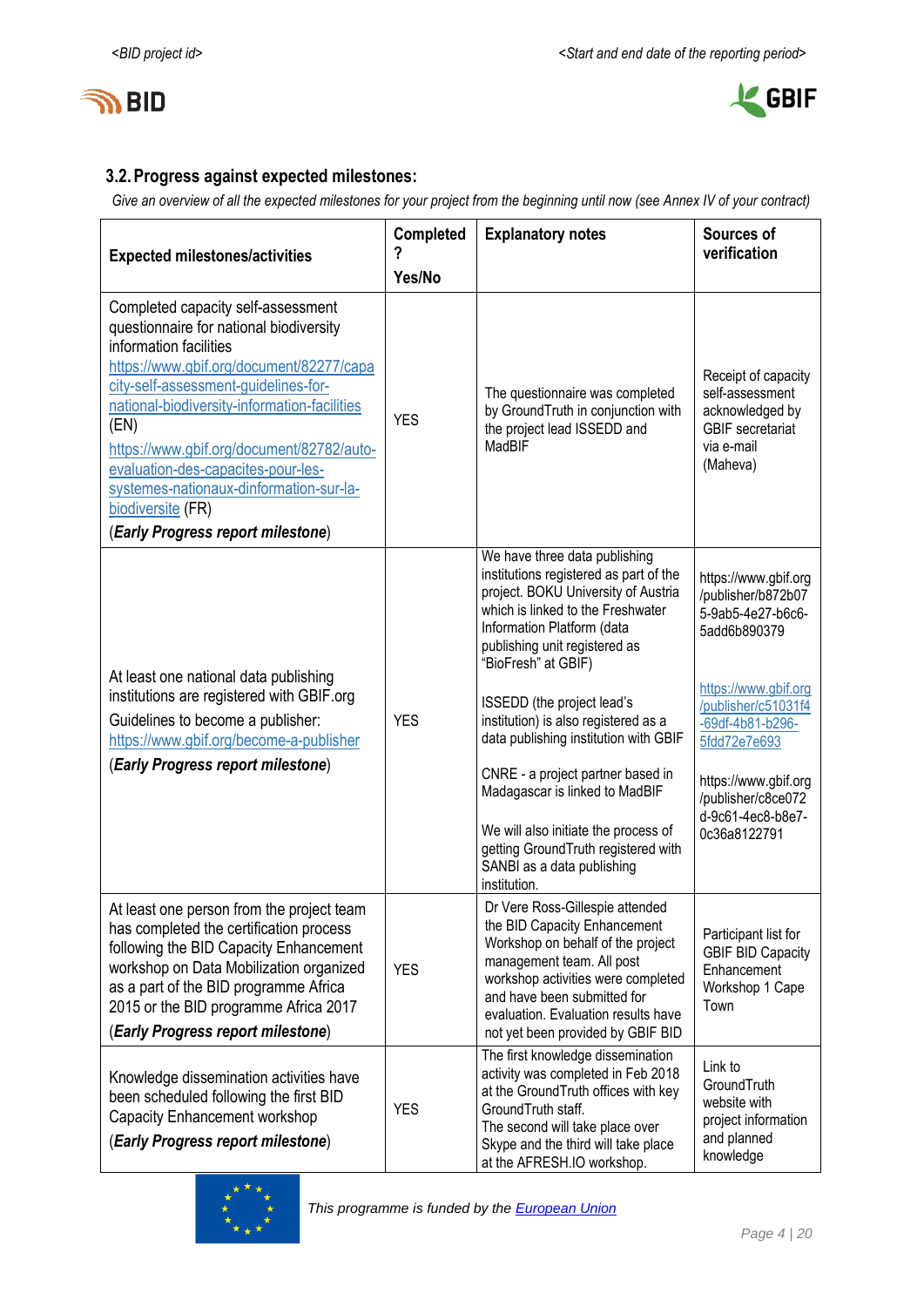



|                                                                                                                                                                            |            |                                                                                                                                                                                                                                                                                                                                                                                                                                                                                                                                                                                                                                                                                                                                                                                                                                       | dissemination<br>dates:<br>http://www.groundt<br>ruth.co.za/research<br>projects/2018/1/29/<br>the-forgotten-                                                                                               |
|----------------------------------------------------------------------------------------------------------------------------------------------------------------------------|------------|---------------------------------------------------------------------------------------------------------------------------------------------------------------------------------------------------------------------------------------------------------------------------------------------------------------------------------------------------------------------------------------------------------------------------------------------------------------------------------------------------------------------------------------------------------------------------------------------------------------------------------------------------------------------------------------------------------------------------------------------------------------------------------------------------------------------------------------|-------------------------------------------------------------------------------------------------------------------------------------------------------------------------------------------------------------|
|                                                                                                                                                                            |            |                                                                                                                                                                                                                                                                                                                                                                                                                                                                                                                                                                                                                                                                                                                                                                                                                                       | african-islands                                                                                                                                                                                             |
| At least one dataset has been published to<br>GBIF.org (Midterm report milestone)                                                                                          | <b>YES</b> | Dataset compiled from existing<br>records of one of our key groups<br>(286 records of Trichoptera in<br>total), obtained from museums<br>records and literature, has been<br>submitted for publication. This<br>includes:<br>- 154 records of Trichoptera from<br>museums<br>- 132 Trichoptera from the literature<br>- We are currently sorting through<br>Ephemeroptera records in the<br>literature, and also expect to receive<br>about 800 museum records from<br>Cantonal Museum of Zoology -<br>Lausanne (CMZL).<br>- Plecoptera and diatom specimens<br>are also expected, but in lower<br>numbers.                                                                                                                                                                                                                           | https://www.gbif.or<br>g/dataset/fb6835d0<br>-b72e-464e-b49a-<br>b69e5b9cc0b6<br>metadata are<br>available at:<br>http://data.freshwat<br>erbiodiversity.eu/m<br>etadb/bf mdb vie<br>w.php?entryID=FA<br>L1 |
| The data users identified in the full<br>proposal have documented their intended<br>use of the mobilized data and provided<br>early feedback (Midterm report<br>milestone) | <b>YES</b> | Two of the main intended data<br>users are the University of<br>Toamasina and CNRE:<br><b>ISSEDD/Toamasina:</b><br>To use the existing data sets<br>and new data (collected<br>through voluntary sampling), to<br>form the basis for future on-<br>going student research<br>projects which can be aimed at<br>developing local ecosystem<br>health metrics/indices. Projects<br>can be undertaken in<br>collaboration with and under<br>the supervision of experts from<br>South Africa as well as, the<br>broader AFRESH network and<br>other international partners for<br>continued sustainability.<br><b>CNRE:</b><br>Long term goal is to use the<br>data to develop a national river<br>ecosystem monitoring<br>programme and database,<br>using the data (for use by<br>scientists, researchers,<br>students etc), This would |                                                                                                                                                                                                             |

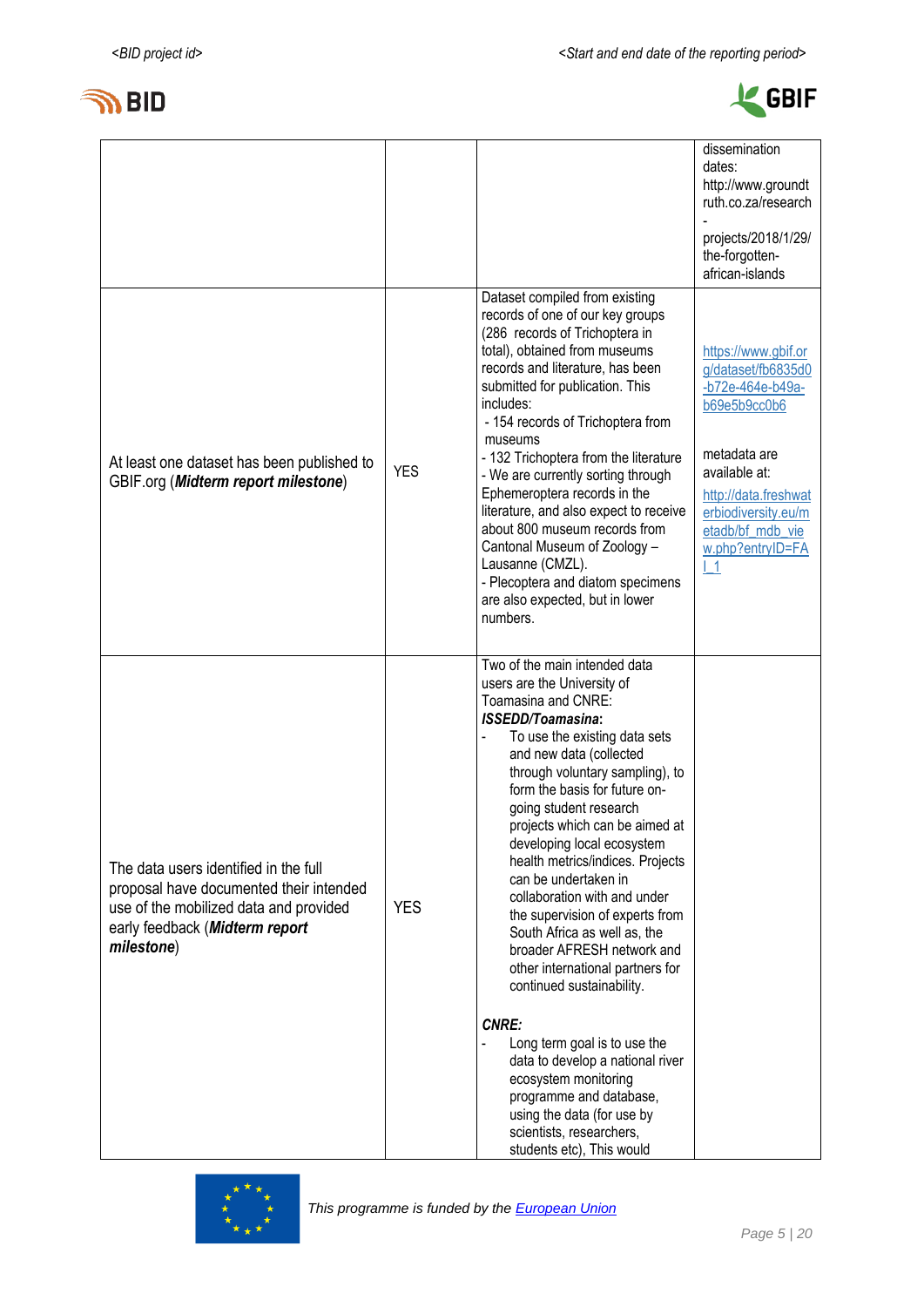



| support IUCN global efforts.<br>To assist ISSEDD/Toamasina<br>$\blacksquare$<br>in the development of national<br>river health monitoring<br>metrics/indices, using EPT<br>taxa and diatoms.                        |
|---------------------------------------------------------------------------------------------------------------------------------------------------------------------------------------------------------------------|
| <b>All Partners:</b><br>An outcome of the AFRESH.IO<br>workshop, will be the drafting<br>of a proposal to develop a<br>long-term monitoring<br>programme which incorporates<br>citizen science based<br>monitoring. |

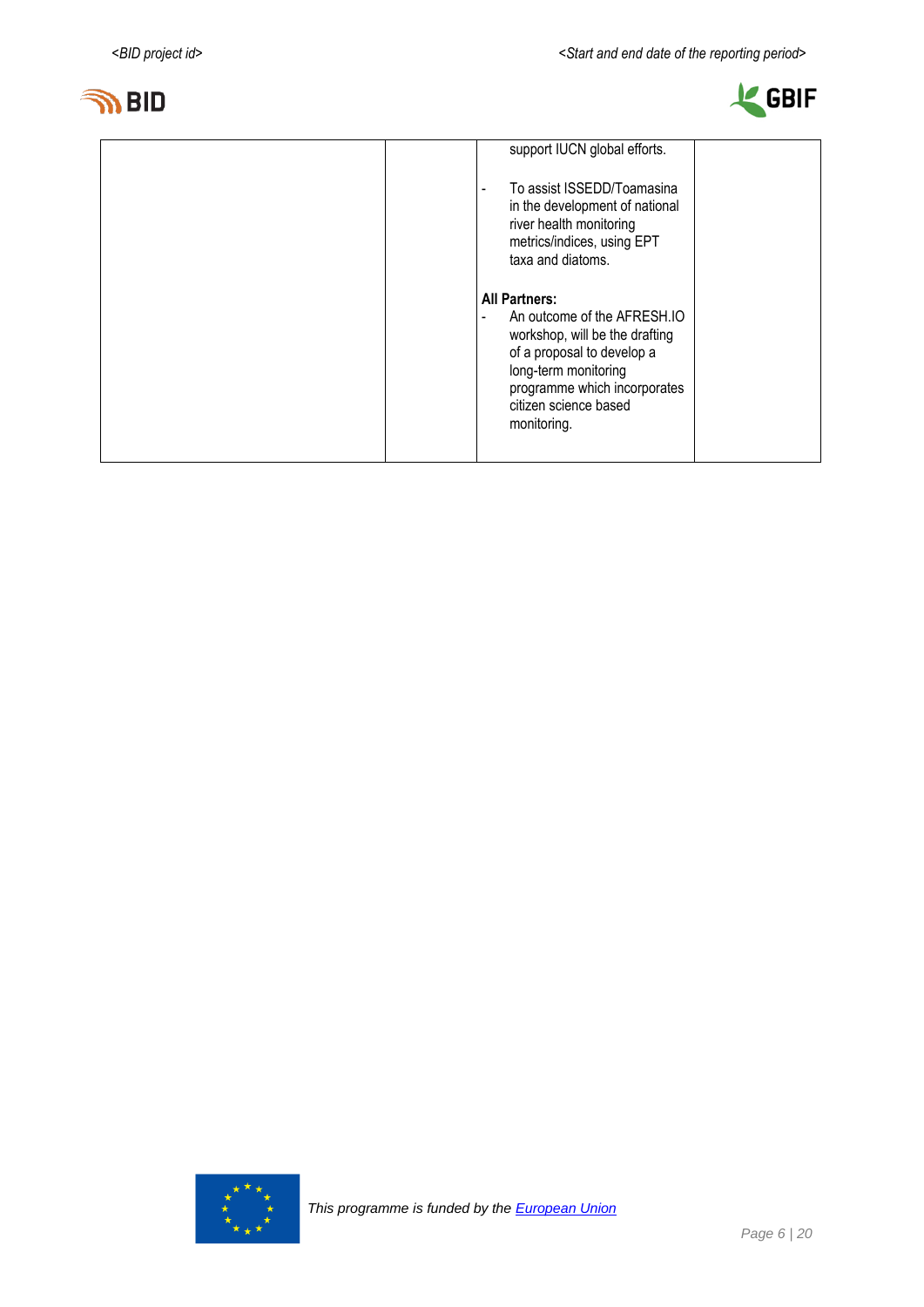



## **3.3.Project deliverables and activities**

*Refer to the table in section 2.2 "Deliverables, activities and reporting criteria" of your BID full proposal. Provide updates on the status of each of planned deliverables. In the event of unexpected delay, please provide detailed explanatory notes and indicate planned completion date. Add as many rows as needed.*

| <b>Deliverable</b>                                                                                                                                                                                                                                               | <b>Related</b><br>activity                              | <b>Completed?</b><br>Yes/No                                                                                                                                                                                                                                                                                                            | <b>Explanatory notes</b>                                                                                                                                                                                                                                                                                                                                                                                                                | Sources of<br>verification                                                                                                                                                                                                                                                                                                                                               |
|------------------------------------------------------------------------------------------------------------------------------------------------------------------------------------------------------------------------------------------------------------------|---------------------------------------------------------|----------------------------------------------------------------------------------------------------------------------------------------------------------------------------------------------------------------------------------------------------------------------------------------------------------------------------------------|-----------------------------------------------------------------------------------------------------------------------------------------------------------------------------------------------------------------------------------------------------------------------------------------------------------------------------------------------------------------------------------------------------------------------------------------|--------------------------------------------------------------------------------------------------------------------------------------------------------------------------------------------------------------------------------------------------------------------------------------------------------------------------------------------------------------------------|
| Conference and<br>networking meeting for<br>freshwater aquatic<br>scientists and students<br>working in Africa to<br>share knowledge; and<br>to gather information<br>related to the Indian<br>Ocean Islands which is<br>vital to this project.                  | AFRESH.IO<br>Conference/<br>workshop                    | No - change in<br>proposed dates<br>from early<br>progress report.<br>Confirmed<br>dates (16-20th<br>July 2018) - See<br>section 4.<br>Planned<br>completion date<br><b>July 2018</b>                                                                                                                                                  | Name change to AFRESH.IO. Number<br>of attendees will be around 25-30, will<br>include project partners, key personnel<br>and some keen students. Focus will be<br>on networking with key personnel that<br>can be trained to train others as well as<br>training keen students that can be<br>involved with AFRESH moving forward<br>as well as long term monitoring<br>research projects.<br>Reporting criteria will remain the same. | http://www.groundtr<br>uth.co.za/research-<br>projects/2018/1/29/t<br>he-forgotten-<br>african-islands                                                                                                                                                                                                                                                                   |
| Training of project<br>partners, TBA alumni,<br>students, researchers<br>and conference<br>delegates from the<br>Indian Ocean Islands in<br>the various indices and<br>citizen science tools<br>available to assess river<br>health and aquatic<br>ecosystems.   | Training at<br>AFRESH.IO                                | No - change in<br>proposed dates<br>from early<br>progress report.<br>Confirmed<br>dates (16-20th<br>July 2018) - See<br>section 4.<br>Planned<br>completion date<br><b>July 2018</b>                                                                                                                                                  | Will take place at the AFRESH.IO<br>workshop to be held in Madagascar.<br>Reporting criteria will remain the same<br>though will include estimated number of<br>persons trained in total. People to be<br>trained from the region is estimated to<br>be around 16, with an additional 9<br>international delegates to be trained.<br>Training materials will be included in the<br>reporting criteria.                                  | AFRESH.IO<br>Workshop Agenda<br>that has been<br>circulated and<br>shared with project<br>partners<br>https://docs.google.<br>com/document/d/1Q<br>1dp9zQsesCYXcvH<br>4QgksT4wo17WhHi<br>_ql34r6JhuLk/edit                                                                                                                                                               |
| Training and assistance<br>with the collation,<br>digitisation and<br>uploading of data that is<br>mobilised over the<br>course of the project to<br>GBIF and an additional<br>online information<br>platform - the<br>Freshwater Information<br>Platform (FIP). | Upload<br>Indian<br>Ocean<br>Island data<br>to FIP/GBIF | No - Planned<br>completion date<br>March 2019 but<br>uploading of data<br>and associated<br>collation,<br>digitisation and<br>error checking<br>has commenced<br>from March 2018<br>and a dedicated<br>session/with<br>training will be<br>held at the<br>AFRESH.IO<br>workshop<br>focusing on<br>uploading of data<br>and publishing. | Reporting criteria will stay the same.                                                                                                                                                                                                                                                                                                                                                                                                  | Link to raw data that<br>is being processed<br>https://docs.google.c<br>om/spreadsheets/d/<br>1AFIzo398CXrKLIR6<br><b>GNvb3Y0 YCI8837I</b><br>n3rbZAWpyZY/edit#<br>gid=180423681<br>~800 records of<br>Ephemeroptera from<br>CMZL expected to<br>be added to the<br>google sheet this<br>week. Additional<br>records from the<br>Muséum National<br>d'Histoire Naturelle |

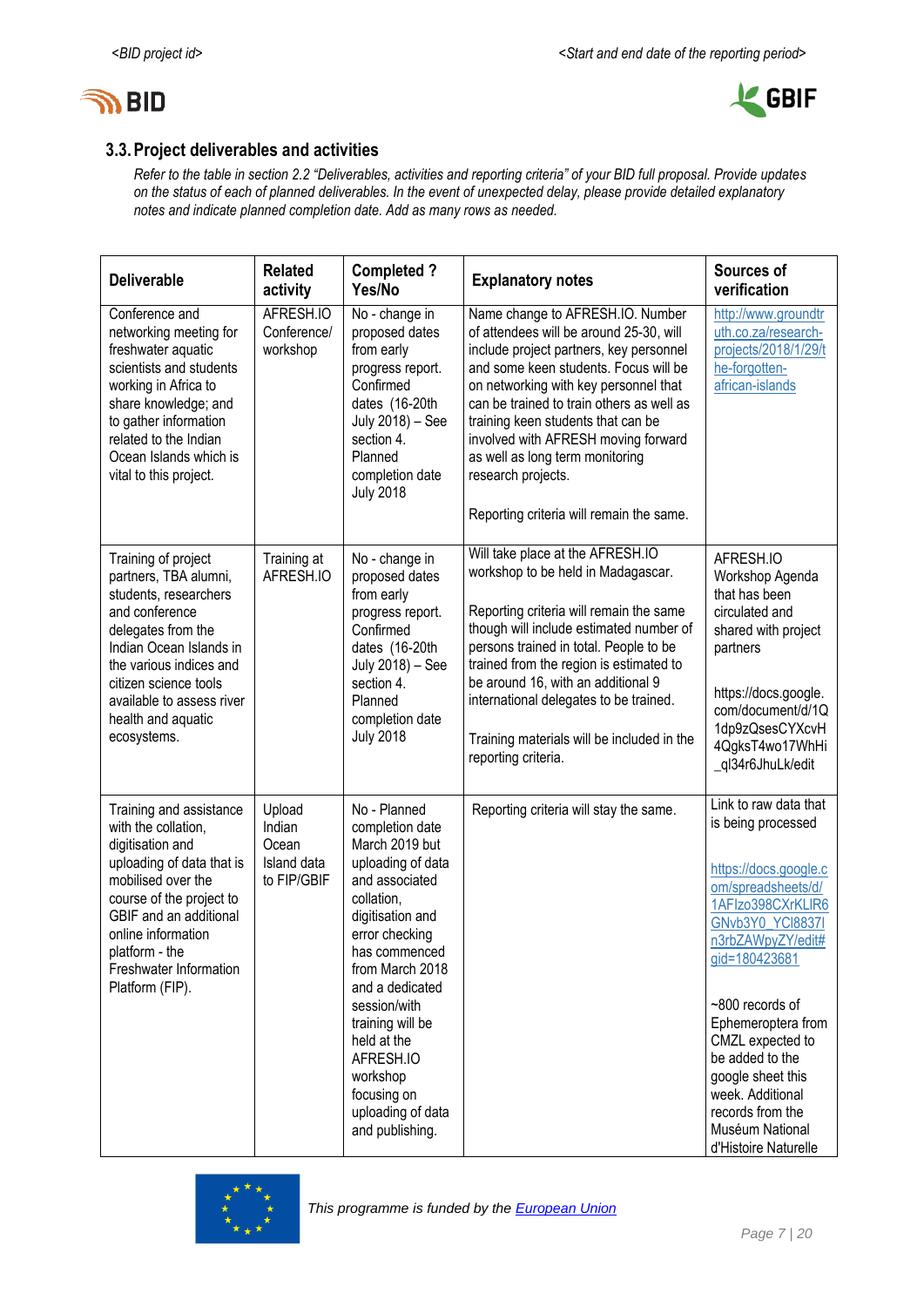



|                                                                                                                                                                                                                                                                                                                                                                                                                                        |                                     |                                                                                                                                                                 |                                                                                                                                                                                                                                                                                                                                                                                                                                                                                                                                                                                                                        | are currently being<br>added                                                                                                                                                                               |
|----------------------------------------------------------------------------------------------------------------------------------------------------------------------------------------------------------------------------------------------------------------------------------------------------------------------------------------------------------------------------------------------------------------------------------------|-------------------------------------|-----------------------------------------------------------------------------------------------------------------------------------------------------------------|------------------------------------------------------------------------------------------------------------------------------------------------------------------------------------------------------------------------------------------------------------------------------------------------------------------------------------------------------------------------------------------------------------------------------------------------------------------------------------------------------------------------------------------------------------------------------------------------------------------------|------------------------------------------------------------------------------------------------------------------------------------------------------------------------------------------------------------|
| Verification and quality<br>control of all data<br>mobilised during the<br>course of the project.                                                                                                                                                                                                                                                                                                                                      | Quality<br>control of<br>data       | No - Planned<br>completion date<br>March 2019 but<br>quality<br>control/verification<br>of data has<br>commenced from<br>March 2018.                            | This is currently taking place as data<br>sets are being compiled, collated and<br>reporting criteria will remain the same<br>Taxonomic experts in respective fields<br>have checked/verified species level data<br>and distribution records. Coordinates<br>have been error checked using tools<br>from the GBIF Workshop 1 (INfo XY and<br>Google Earth). Species names have<br>been verified by taxonomists and<br>digitisers using Global Names Resolver<br>and expert knowledge.                                                                                                                                  | Link to raw data that<br>is being processed<br>and verified.<br>https://docs.google.c<br>om/spreadsheets/d/<br>1AFIzo398CXrKLIR6<br>GNvb3Y0_YCl8837I<br>n3rbZAWpyZY/edit#<br>gid=180423681                 |
| Collate, digitise and<br>upload existing EPT<br>and diatom data housed<br>in museums for the<br>region                                                                                                                                                                                                                                                                                                                                 | Mobilisation<br>of existing<br>data | YES - and<br>ongoing<br>Our first set of<br>data comprising<br>Trichoptera<br>species, has been<br>collated, digitised<br>and uploaded from<br>existing records | Reporting criteria will remain the same<br>and will be covered in the metadata<br>produced for the data sets.                                                                                                                                                                                                                                                                                                                                                                                                                                                                                                          | https://www.gbif.org<br>/dataset/fb6835d0-<br>b72e-464e-b49a-<br>b69e5b9cc0b6                                                                                                                              |
| Use data generated<br>during the GBIF project<br>to establish the basis for<br>a long-term monitoring<br>project with TBA, CNRE<br>and the University of<br>Toamasina that can be<br>used to generate<br>research articles or<br>inform policy - This is in<br>line with the national<br>priority of preservation<br>of the environment and<br>ties in well with the<br>recently published IUCN<br>freshwater report for<br>Madagascar | Long-term<br>monitoring<br>project  | No - Planned<br>completion date<br>February 2019<br>but planning has<br>commenced and<br>will largely be<br>formalised in July<br>2018                          | A proposal for the long term monitoring<br>research project will formalised at the<br>AFRESH.IO workshop together with<br>project partners and will be completed<br>following the workshop. This will<br>include a water quality and aquatic<br>ecosystem health assessment<br>component.<br>Future student projects will focus on the<br>development of metrics/indices<br>(including the potential for a diatom tool)<br>for the region. These<br>tools/metrics/indices will be based on<br>the historical datasets published through<br>the course of the GBIF project.<br>Reporting criteria will remain the same. | AFRESH.IO<br>Workshop Agenda<br>that has been<br>circulated and<br>shared with project<br>partners<br>https://docs.google.<br>com/document/d/1Q<br>1dp9zQsesCYXcvH<br>4QgksT4wo17WhHi<br>_ql34r6JhuLk/edit |
| Ensuring that data<br>generated for the Indian<br>Ocean Islands is made<br>freely available,<br>accessible and usable<br>by the public - in line<br>with the national priority<br>of open data.                                                                                                                                                                                                                                        | Open Data                           | Ongoing                                                                                                                                                         | No changes apart from this activity<br>applying to the entire project duration.<br>Data will continuously updated.<br>Metadata to the datasets are freely<br>available at the Freshwater<br>Metadatabase and will be published as<br>open access article in the Freshwater<br>Metadata Journal.                                                                                                                                                                                                                                                                                                                        | https://www.gbif.org<br>/dataset/fb6835d0-<br>b72e-464e-b49a-<br>b69e5b9cc0b6                                                                                                                              |

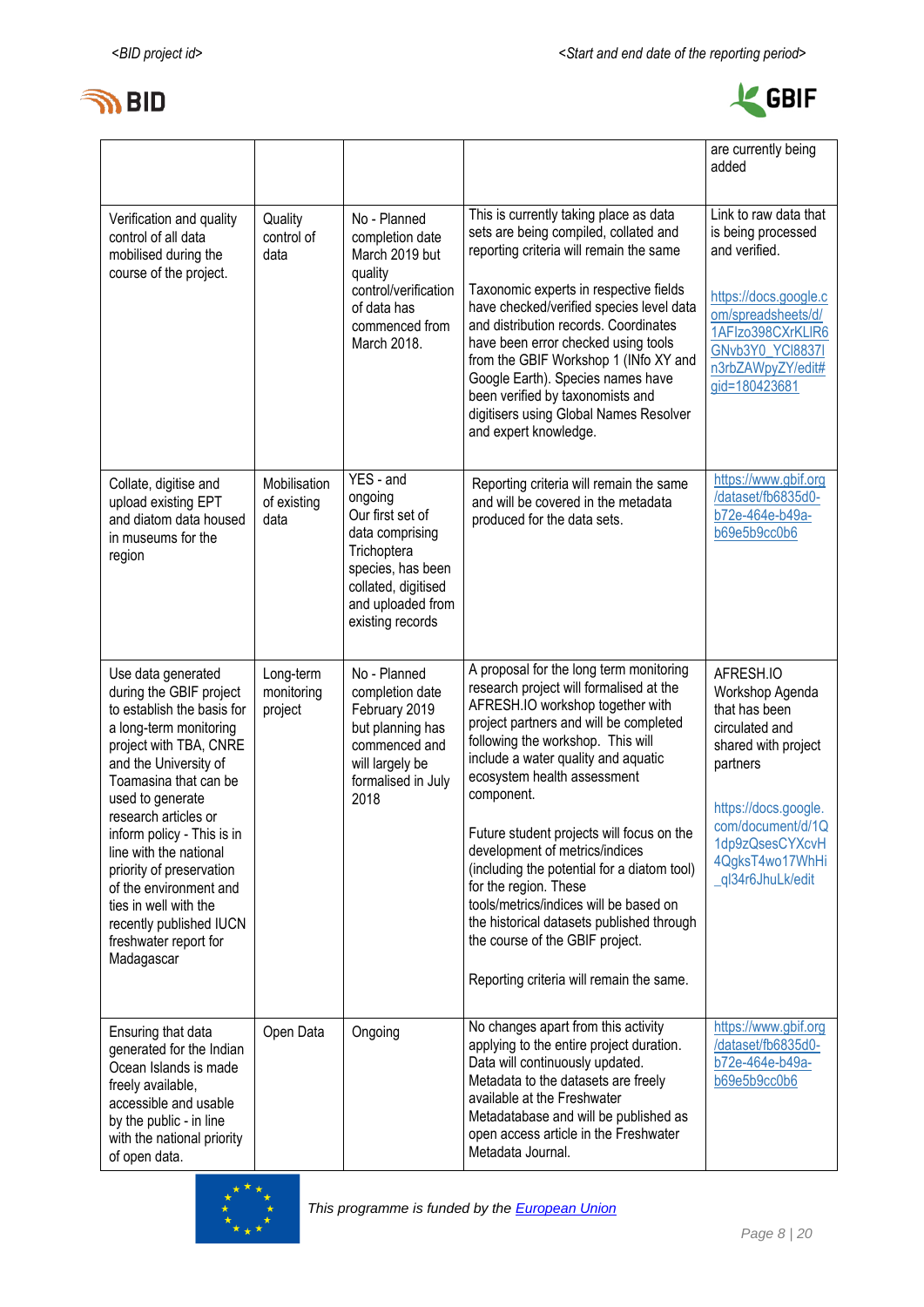



## **3.4.Datasets published on GBIF.org**

*Refer to the table in section 2.4 "Biodiversity data mobilization plan" of your BID full proposal. If the dataset is not yet published, please indicate the name of the institution that is expected to host the data when published in the column "DOI or URL/Planned hosting institution". Add as many rows as needed.*

| <b>Dataset title</b>                                                                                                                                                                                                                                                    | <b>Publishing</b><br>institution                   | DOI or<br><b>URL/Planned</b><br>hosting<br>institution                                                                                                                                                                                                                                       | Date/expected date of<br>publication                                                                                                                                                                                                                                                                                                                                                                                                                                                                                                                                                                                                                                                                                                                                                    | <b>Explanatory notes</b>                                                                                                                                                                                                                                                                                                                                                                                                                                                                                                                                                                                                                                                                                                                                                                                                                |
|-------------------------------------------------------------------------------------------------------------------------------------------------------------------------------------------------------------------------------------------------------------------------|----------------------------------------------------|----------------------------------------------------------------------------------------------------------------------------------------------------------------------------------------------------------------------------------------------------------------------------------------------|-----------------------------------------------------------------------------------------------------------------------------------------------------------------------------------------------------------------------------------------------------------------------------------------------------------------------------------------------------------------------------------------------------------------------------------------------------------------------------------------------------------------------------------------------------------------------------------------------------------------------------------------------------------------------------------------------------------------------------------------------------------------------------------------|-----------------------------------------------------------------------------------------------------------------------------------------------------------------------------------------------------------------------------------------------------------------------------------------------------------------------------------------------------------------------------------------------------------------------------------------------------------------------------------------------------------------------------------------------------------------------------------------------------------------------------------------------------------------------------------------------------------------------------------------------------------------------------------------------------------------------------------------|
| <b>IO-Historic</b><br><b>Freshwater EPT</b><br>taxa:<br>Existing data for<br>Ephemeroptera,<br>Plecoptera and<br>Trichoptera (and<br>possibly<br>Odonata) taxa<br>for the Indian<br>Ocean region<br>contained<br>currently in key<br>institutions and<br><b>Museums</b> | GroundTruth                                        | <b>BOKU / FIP</b><br>https://www.gbif<br>.org/dataset/fb6<br>835d0-b72e-<br>464e-b49a-<br>b69e5b9cc0b6<br>metadata are<br>available at:<br>http://data.fresh<br>waterbiodiversit<br>y.eu/metadb/bf<br>mdb_view.php?<br>entryID=FAI_1<br>both resources<br>will be<br>continuously<br>updated | The first data set, comprising<br>information for Trichoptera<br>from the Indian Ocean Islands<br>from the following institutions<br>has been published: NMPC<br>(National Museum Prague),<br>CBGP (Centre de Biologie<br>pour la Gestion des<br>Populations, Montferrier),<br>MNHN (Muséum National<br>d'Histoire Naturelle), INHS<br>(Illinois Natural History<br>Survey), USNM (United<br>States National Museum of<br>Natural History, Smithsonian<br>Institute), ZMUB (Museum of<br>Zoology, University of<br>Bergen), NRM (Swedish<br>Museum of Natural History),<br>NHM (Natural History<br>Museum Vienna), OPC (Olah<br>Private Collection, Debreceen<br>under protection of HNHM),<br>ZIN (Zoological Institute,<br>Russian Academy of<br>Sciences) and AM (Albany<br>Museum). | Several sources of data in<br>museums/institutions have been<br>identified & the status/quantity etc.<br>of the data are being evaluated.<br>Literature searches have been<br>conducted and will continue in<br>order to glean data accordingly.<br>We will continue to uploaded data<br>as it is made available from these<br>institutions over the course of the<br>project. Data may also be further<br>split into several databases (this is<br>yet to be confirmed).<br>Templates for capture are in the<br>process of being added to Google<br>Spreadsheets for all partners to<br>access and contribute to:<br>https://docs.google.com/spreadshe<br>ets/d/1AFIzo398CXrKLIR6GNvb3Y<br>0_YCl8837In3rbZAWpyZY/edit#gid<br>=180423681<br>Data citations will be changed to<br>include main data providing<br>personnel/institutions. |
| <b>IO-Historic</b><br><b>Diatom Data</b><br>Existing data for<br>Diatom taxa for<br>the Indian<br>Ocean region<br>contained<br>currently in key<br>institutions and<br>Museums                                                                                          | GroundTruth/I<br>SSEDD/BOK<br>U to be<br>confirmed | <b>BOKU / FIP</b>                                                                                                                                                                                                                                                                            | To be confirmed                                                                                                                                                                                                                                                                                                                                                                                                                                                                                                                                                                                                                                                                                                                                                                         | Several institutions possibly<br>housing data have been identified<br>and contacted (NHM, Muséum<br>National d'Histoire Naturelle,<br>SAIAB) however no diatom records<br>have been obtained as of yet.<br>Literature searches are in the<br>process of being conducted and<br>data gleaned accordingly-<br>Templates for capture are in the<br>process of being added to Google<br>Spreadsheets for all partners to<br>access and contribute to:<br>https://docs.google.com/spreadshe<br>ets/d/1AFIzo398CXrKLIR6GNvb3Y<br>0_YCl8837In3rbZAWpyZY/edit#gid                                                                                                                                                                                                                                                                               |

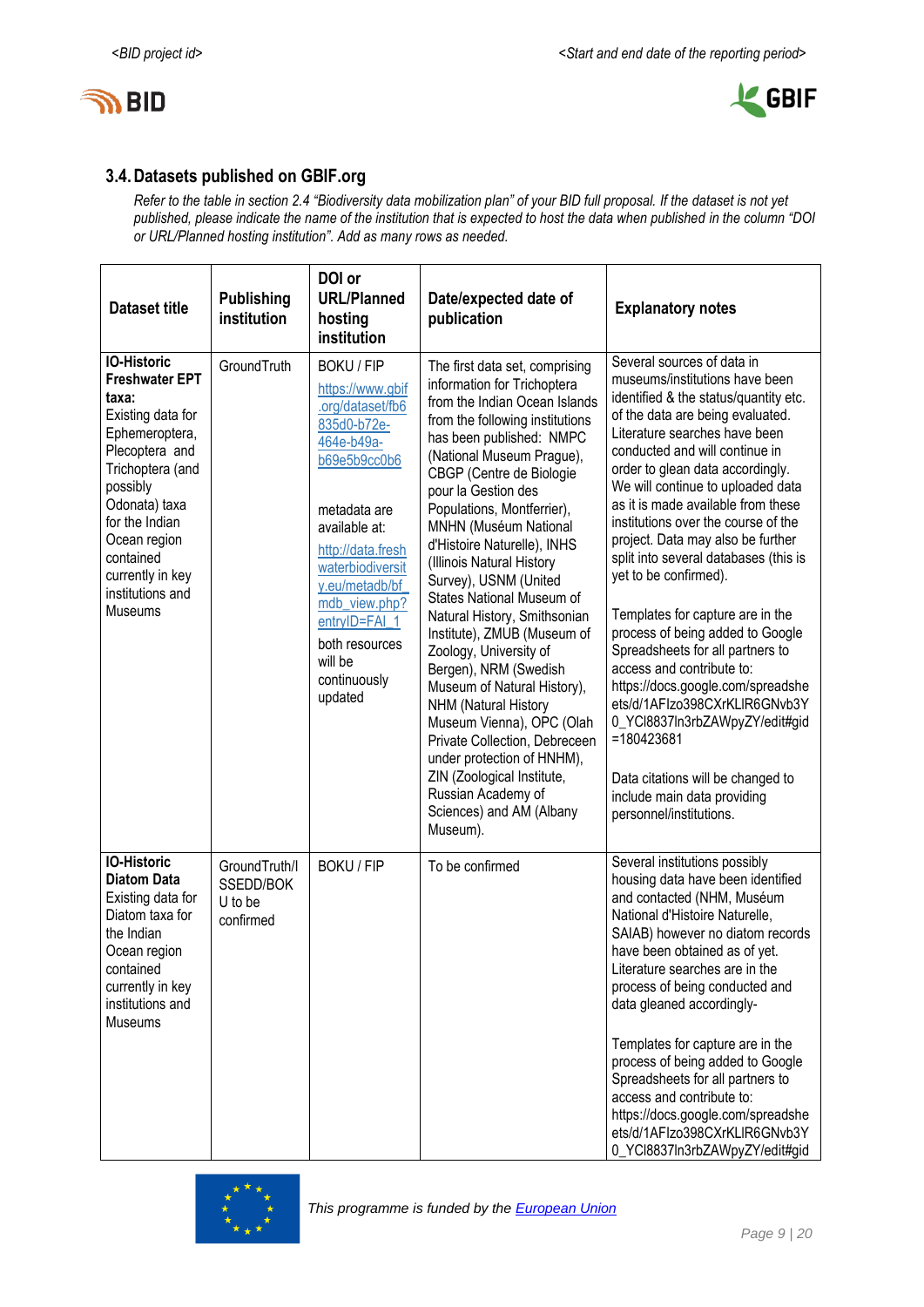



|                                                                                                                                                    |                                                    |                   |                                                                                                  | $=180423681$                                                                                                                                                                                                                                                                                                                                                                                                                                                                                                                                                                                                                                                                                                                           |
|----------------------------------------------------------------------------------------------------------------------------------------------------|----------------------------------------------------|-------------------|--------------------------------------------------------------------------------------------------|----------------------------------------------------------------------------------------------------------------------------------------------------------------------------------------------------------------------------------------------------------------------------------------------------------------------------------------------------------------------------------------------------------------------------------------------------------------------------------------------------------------------------------------------------------------------------------------------------------------------------------------------------------------------------------------------------------------------------------------|
| <b>IO-Recent</b><br><b>Freshwater EPT</b><br>taxa:<br>Newly collected<br>data that will be<br>captured/digitise<br>d as a result of<br>the project | GroundTruth/I<br>SSEDD/BOK<br>U to be<br>confirmed | <b>BOKU / FIP</b> | Dec 2018/Jan 2019 - with<br>modifications /additions to<br>extend beyond life of GBIF<br>project | Following co-ordinated voluntary<br>sampling efforts in the region,<br>collected data will be identified and<br>verified before being captured and<br>uploaded to a central database in<br>Darwin Core format. Initially this<br>data set will comprise only a few<br>occurrence records but with time<br>and contributions from long term<br>monitoring projects it will expand.<br>Data will continue to be added to<br>this data set even after the GBIF<br>project has terminated - this will be<br>achieved through long-term<br>monitoring research projects to be<br>established with TBA, linkages to<br>other research projects (African<br>Insect Atlas), citizen science<br>involvement and other projects in<br>the region |
| <b>IO-Recent</b><br><b>Diatom Data</b>                                                                                                             | GroundTruth/I<br>SSEDD/BOK<br>U to be<br>confirmed | <b>BOKU / FIP</b> | Dec 2018/Jan 2019 - with<br>modifications /additions to<br>extend beyond life of project         | Diatom data will be collected<br>during and following the<br>AFRESH.IO workshop as part of<br>training but also as part of citizen<br>science, voluntary sampling efforts<br>and inclusion in long term<br>monitoring research projects                                                                                                                                                                                                                                                                                                                                                                                                                                                                                                |

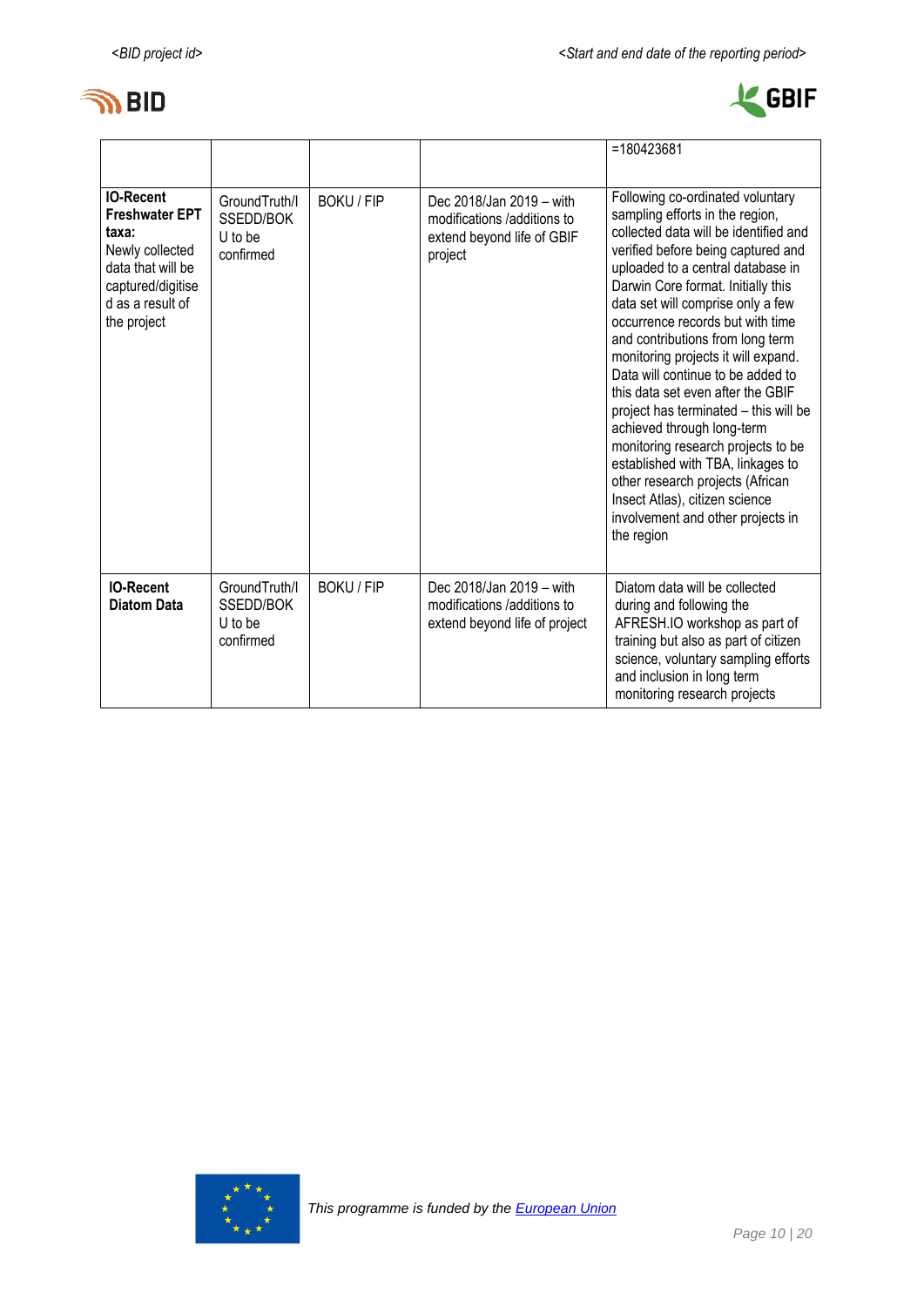



## **3.5.Examples of use of biodiversity data available through GBIF**

*Use the table to document use or planned use of data available through GBIF as part of your project. You may want to refer to the section 2.5 "Plan to support the integration of biodiversity information into policy and decision-making processes" of your BID full proposal. Please provide the DOI for datasets downloaded from GBIF in the "Contributing dataset(s)" column. Briefly describe how the data contribute or are planned to contribute in the "targeted application" column (ca. 50 words). Provide the date or approximate timeframe in months for the completion of activity in the "Date/time frame" column. Timeframe indicated may be after the completion of the project unless targeted application is one of the deliverables of your project. Please provide links to any documents or webpages documenting the use in the "Sources of verification" column. Add as many rows as needed.*

| <b>Targeted application</b>                                                                                                                                                                                                                                                                                                                                                                                                                                                                                                              | Data user                                                                                                                                                                                                                                                                                                                                                                                                                                              | Contributing<br>dataset(s)                                                                                                                                                                            | Date/time<br>frame                                                                                                                                                                                    | Sources of<br>verification                                                                                                                                                                                                                                                                        | <b>Notes</b>                                                   |
|------------------------------------------------------------------------------------------------------------------------------------------------------------------------------------------------------------------------------------------------------------------------------------------------------------------------------------------------------------------------------------------------------------------------------------------------------------------------------------------------------------------------------------------|--------------------------------------------------------------------------------------------------------------------------------------------------------------------------------------------------------------------------------------------------------------------------------------------------------------------------------------------------------------------------------------------------------------------------------------------------------|-------------------------------------------------------------------------------------------------------------------------------------------------------------------------------------------------------|-------------------------------------------------------------------------------------------------------------------------------------------------------------------------------------------------------|---------------------------------------------------------------------------------------------------------------------------------------------------------------------------------------------------------------------------------------------------------------------------------------------------|----------------------------------------------------------------|
| The collation of historical<br>data contained in<br>museums and<br>institutions will allow for<br>a gaps analysis to be<br>performed - this will<br>inform future student<br>research projects and<br>the long-term monitoring<br>proposal (see below). To<br>a large degree, the<br>identified knowledge<br>gaps can also be<br>quantified based on<br>existing records that<br>have been collated.                                                                                                                                     | University of Toamasina and<br>University of Antananarivo<br>North West University<br>GroundTruth/ISSEDD<br>Local consultancies<br>Researchers (International;<br>and Local)                                                                                                                                                                                                                                                                           | <b>IO-Historic</b><br><b>Freshwater</b><br><b>EPT</b> taxa<br><b>IO-Historic</b><br><b>Diatom Data</b>                                                                                                | Expected<br>date/<br>timeframe of<br>completion of<br>first data set<br>31st May<br>2018, in line<br>with GBIF<br>milestones<br>Completion of<br>final datasets<br>by March<br>2019                   | <b>BOKU / FIP</b><br>https://www.gbif.o<br>rg/dataset/fb6835<br>d0-b72e-464e-<br>$b49a-$<br>b69e5b9cc0b6<br>metadata are<br>available at:<br>http://data.freshw<br>aterbiodiversity.eu<br>/metadb/bf_mdb_<br>view.php?entrylD<br>$=FAI$ 1<br>both resources<br>will be<br>continuously<br>updated | Ongoing<br>and will be<br>continuously<br>updated              |
| Long-term monitoring<br>research project<br>proposal to lay the<br>foundation for future<br>projects and freshwater<br>research priorities, as<br>well as monitoring in the<br>region. The research<br>proposal will include<br>elements related to<br>citizen science and the<br>use of mobilised data<br>(EPT taxa and diatoms)<br>to conduct water quality<br>and aquatic ecosystem<br>health assessments.<br>This proposal will be<br>underpinned by a gaps<br>analysis based on data<br>mobilised during the<br><b>GBIF</b> project | University of Toamasina and<br>University of Antananarivo<br>North West University<br>Researchers (International;<br>and Local)<br><b>CNRE - Centre National de</b><br>Recherche sur<br>l'Environnement -<br>http://cnre.recherches.gov.mg<br>LRSAE - Laboratoire de<br>Recherche sur les Systèmes<br>Aquatiques et leur<br>Environnement<br><b>IRD</b> - Institut de Recherche<br>pour le Développement<br>http://www.madagascar.ird.fr<br>Government | <b>IO-Historic</b><br>Freshwater<br><b>EPT</b> taxa<br><b>IO-Recent</b><br><b>Freshwater</b><br><b>EPT</b> taxa<br><b>IO-Historic</b><br><b>Diatom Data</b><br><b>IO-Recent</b><br><b>Diatom Data</b> | Expected<br>date/<br>timeframe of<br>completion of<br>first version<br>March<br>2019 and<br>then ongoing<br>First version<br>to be<br>completed<br>during the<br>AFRESH.IO<br>Workshop<br>(July 2018) | To be confirmed                                                                                                                                                                                                                                                                                   | This will be<br>an output<br>from the<br>AFRESH.IO<br>Workshop |

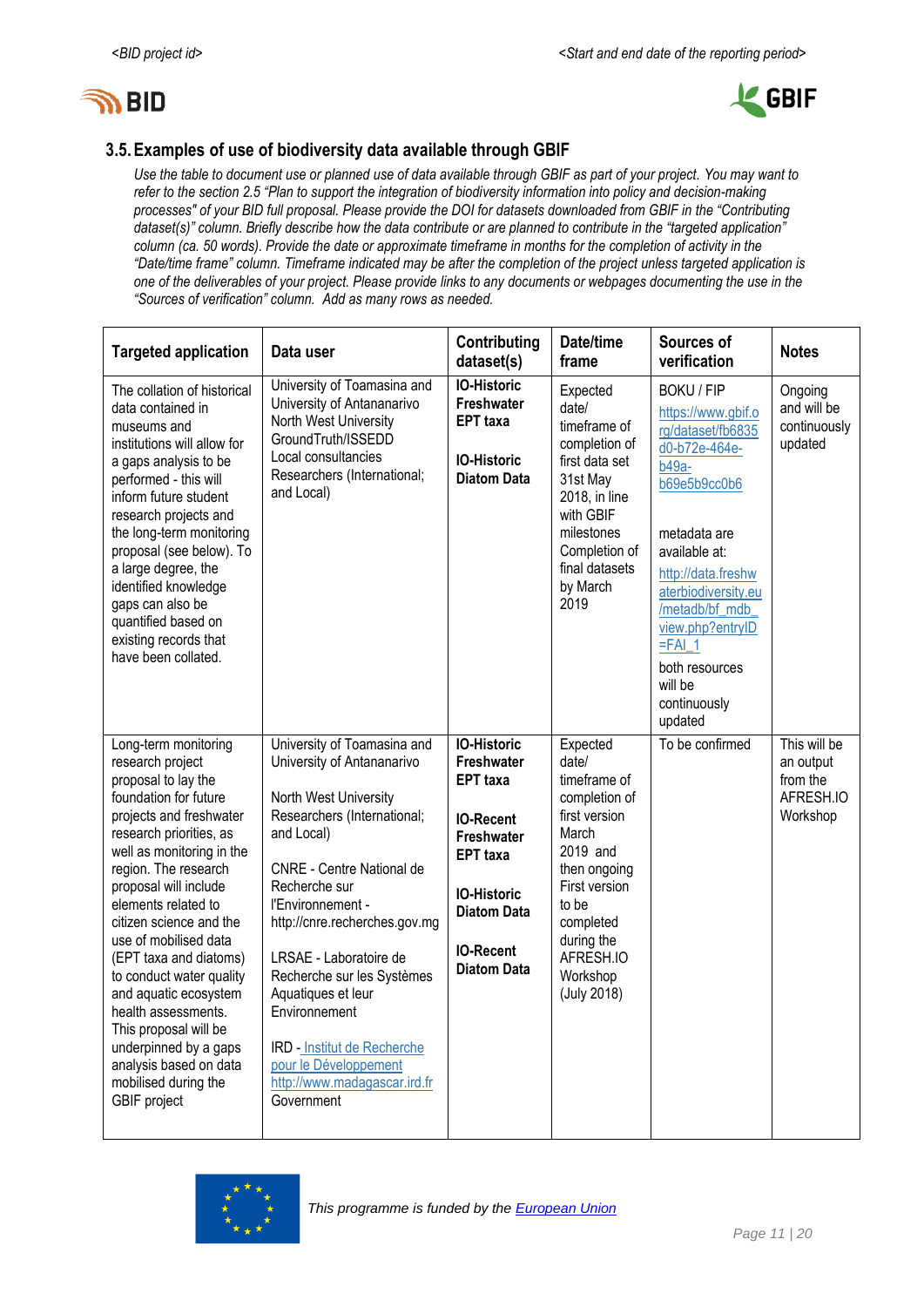



## **3.6.Events organized as part of the project**

*List all the events that have been organized as part of your project. Please provide links to any documents or webpages documenting the use in the "Sources of verification" column. Add as many rows as needed.*

| <b>Full title</b>                                                                                              | <b>Organizing institution</b>              | <b>Dates</b>                    | Number of<br>participants | <b>Sources of verification</b>                                                                                                                                                                                                                                                                                                                                                                 |
|----------------------------------------------------------------------------------------------------------------|--------------------------------------------|---------------------------------|---------------------------|------------------------------------------------------------------------------------------------------------------------------------------------------------------------------------------------------------------------------------------------------------------------------------------------------------------------------------------------------------------------------------------------|
| Internal Meeting and<br>knowledge dissemination<br>session with GroundTruth<br>Staff                           | GroundTruth                                | Feb 2018<br>(completed)         | 5                         | http://www.groundtruth.co.za<br>/research-<br>projects/2018/1/29/the-<br>forgotten-african-islands -<br>full details have been added<br>to the GBIF and<br>GroundTruth websites                                                                                                                                                                                                                |
| Key Project Partners Skype<br>Teleconference (separate<br>teleconferences)                                     | GroundTruth, ISSEDD,<br>BOKU, NHM (London) | February<br>2018<br>(completed) | 10                        |                                                                                                                                                                                                                                                                                                                                                                                                |
| AFRESH.IO - Main<br>Training workshop                                                                          | GroundTruth, ISSEDD,<br>NHM, CMZL          | 16-20 July<br>2018              | 25                        | http://www.groundtruth.co.za<br>/research-<br>projects/2018/1/29/the-<br>forgotten-african-islands -<br>full details have been added<br>to the GroundTruth website<br>as of the 31st May?<br>AFRESH.IO Workshop<br>Agenda that has been<br>circulated and shared with<br>project partners<br>https://docs.google.com/doc<br>ument/d/1Q1dp9zQsesCYXc<br>vH4QgksT4wo17WhHi_ql34<br>r6JhuLk/edit  |
| AFRESH.IO<br><b>BID Knowledge</b><br><b>Dissemination Sessions</b><br>(data mobilisation and data<br>analysis) | GroundTruth, ISSEDD,<br><b>BOKU</b>        | 16-20 July<br>2018              | 25                        | http://www.groundtruth.co.za<br>/research-<br>projects/2018/1/29/the-<br>forgotten-african-islands -<br>full details have been added<br>to the GroundTruth websites<br>as of the 31st May?<br>AFRESH.IO Workshop<br>Agenda that has been<br>circulated and shared with<br>project partners<br>https://docs.google.com/doc<br>ument/d/1Q1dp9zQsesCYXc<br>vH4QgksT4wo17WhHi_ql34<br>r6JhuLk/edit |

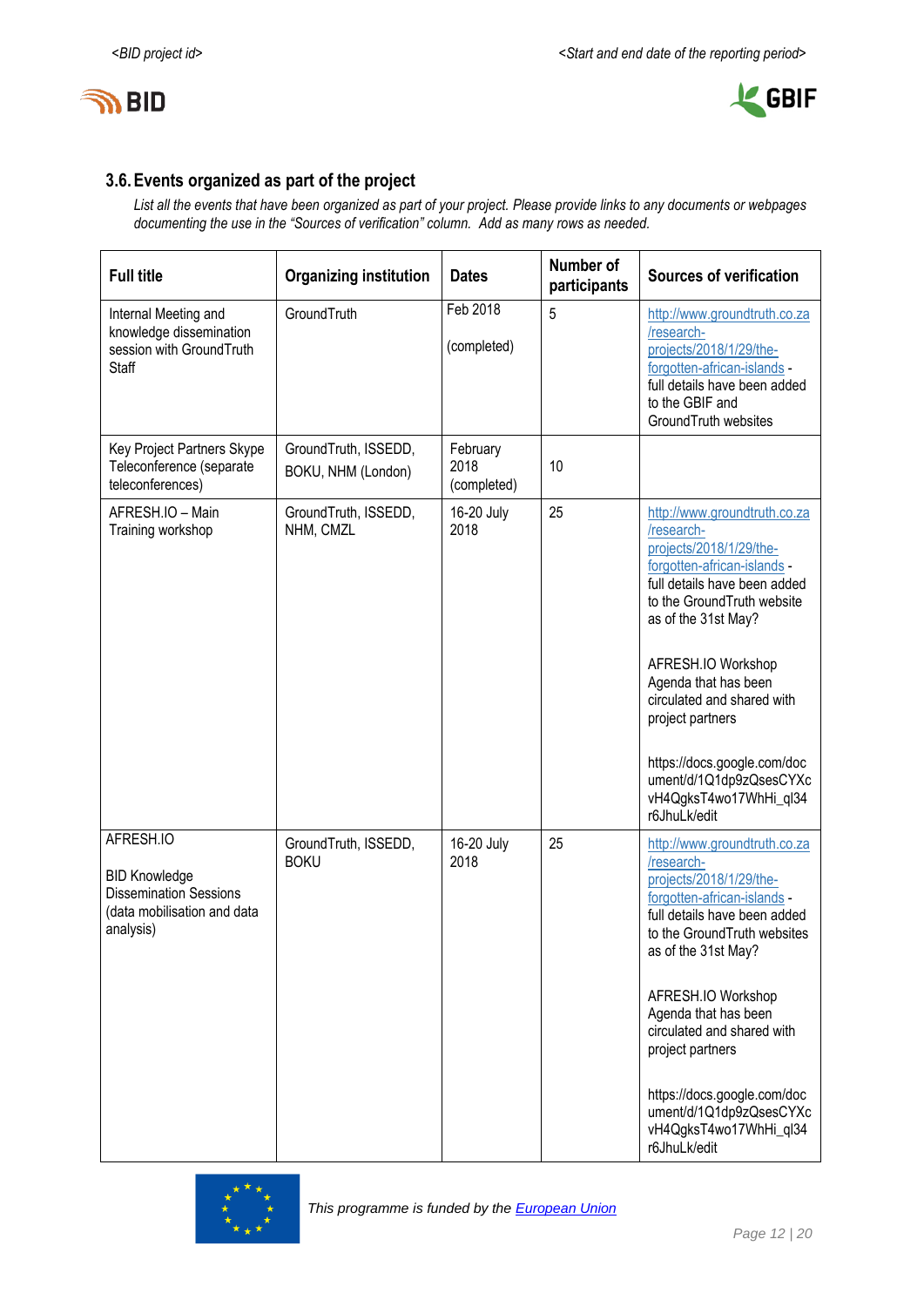



| Coordinated voluntary<br>sampling                                                            | GroundTruth, ISSEDD,<br>REEF, TBA, Diospyros | To be<br>confirmed<br>(Ideally<br>between<br>August 2018-<br>October 2018 | $~50-100$  | To be arranged                    |  |  |
|----------------------------------------------------------------------------------------------|----------------------------------------------|---------------------------------------------------------------------------|------------|-----------------------------------|--|--|
| Possible Training Session<br>to be held during Tropical<br><b>Biology Association Course</b> | TBA, GroundTruth,<br><b>ISSEDD</b>           | 2019 Still to<br>be confirmed                                             | Approx. 25 | Discussion currently under<br>way |  |  |

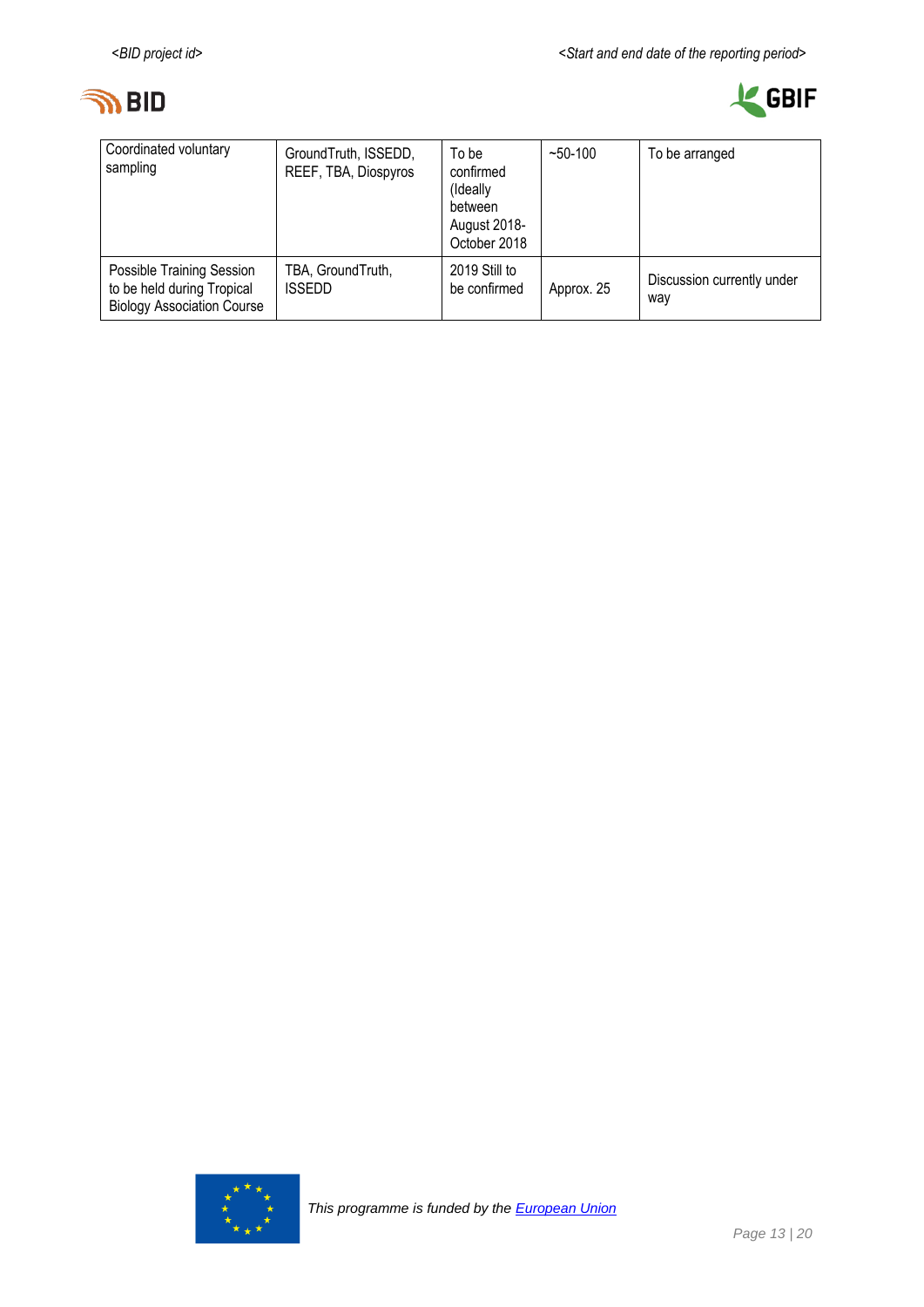# **IN BID**



## **4. Updated calendar for the BID project implementation and evaluation period**

*The calendar should be completed in the same way as in the Full Project Proposal, but should include any expected changes. Provide reasons for any expected changes in section 4.1 'Explanatory Notes'.*

<span id="page-13-0"></span>

| Implementation period start date (01/10/17) and end<br>date (31/12/18)                                          |   |             |                |                 |                 |                 |                  |                  |   |                                 |  |  |                       |                   |                                                                                                                                                                                                                    |
|-----------------------------------------------------------------------------------------------------------------|---|-------------|----------------|-----------------|-----------------|-----------------|------------------|------------------|---|---------------------------------|--|--|-----------------------|-------------------|--------------------------------------------------------------------------------------------------------------------------------------------------------------------------------------------------------------------|
| <b>Activity</b>                                                                                                 | 1 | $2^{\circ}$ | 3 <sup>5</sup> | $\overline{4}$  | $5\overline{)}$ | $6\overline{6}$ | $\overline{7}$   | 8                | 9 |                                 |  |  |                       | 10 11 12 13 14 15 | <b>Notes</b>                                                                                                                                                                                                       |
| Planning                                                                                                        | X |             | X X            | $\vert X \vert$ | $\mathsf{X}$    |                 |                  |                  | Χ |                                 |  |  | X.                    |                   | Extended in the early progress report                                                                                                                                                                              |
| Mobilisation of existing data                                                                                   |   | X           | $\times$       | $\vert X \vert$ | $\mathsf{X}$    |                 | x   x            |                  |   | $x$ $x$ $x$ $x$ $x$ $x$ $x$ $x$ |  |  |                       |                   | Under way - Extended in the early progress report to cover entire<br>project duration and emphasis increased. More budget reallocated to<br>this activity                                                          |
| <b>BID Capacity Enhancement workshop - Data</b><br>mobilization and publication (Participation is<br>mandatory) |   |             | Χ              |                 |                 |                 |                  |                  |   |                                 |  |  |                       |                   | Completed                                                                                                                                                                                                          |
| <b>Early Progress evaluation &amp; Reporting</b>                                                                |   |             | χ              | X               |                 |                 |                  |                  |   |                                 |  |  |                       |                   | Completed                                                                                                                                                                                                          |
| BID Capacity Enhancement workshop - Data use<br>(Participation is mandatory)                                    |   |             |                |                 | Χ               |                 |                  |                  |   |                                 |  |  |                       |                   | Completed                                                                                                                                                                                                          |
| Mid-term evaluation & reporting                                                                                 |   |             |                |                 |                 |                 |                  | $\sf X$          | X |                                 |  |  |                       |                   | Completed this document                                                                                                                                                                                            |
| AFRESH.IO Workshop                                                                                              |   |             |                |                 |                 |                 |                  |                  |   | Χ                               |  |  |                       |                   | Moved to July 2018 (in the early progress report) to accommodate<br>partners, better time of year, venue availability and to ensure budget<br>is available. Venue booked, agenda circulated, participants notified |
| Training                                                                                                        |   |             |                |                 |                 |                 |                  |                  |   | Χ                               |  |  |                       |                   | Training will coincide with the workshop                                                                                                                                                                           |
| Collection / Mobilisation of new data                                                                           |   |             |                |                 |                 |                 |                  |                  |   |                                 |  |  | x   x   x   x   x   x |                   | Shifted to coincide with the date of the AFRESH I.O workshop (early<br>progress report) and extended after workshop (ideally will extend<br>beyond life of project)                                                |
| Quality control                                                                                                 |   |             |                |                 |                 | X               | $\boldsymbol{X}$ | $\boldsymbol{X}$ |   | X X X X                         |  |  | $X$ $X$ $X$           |                   | Extended (see the early progress report) for the duration of the year<br>following planning workshop                                                                                                               |

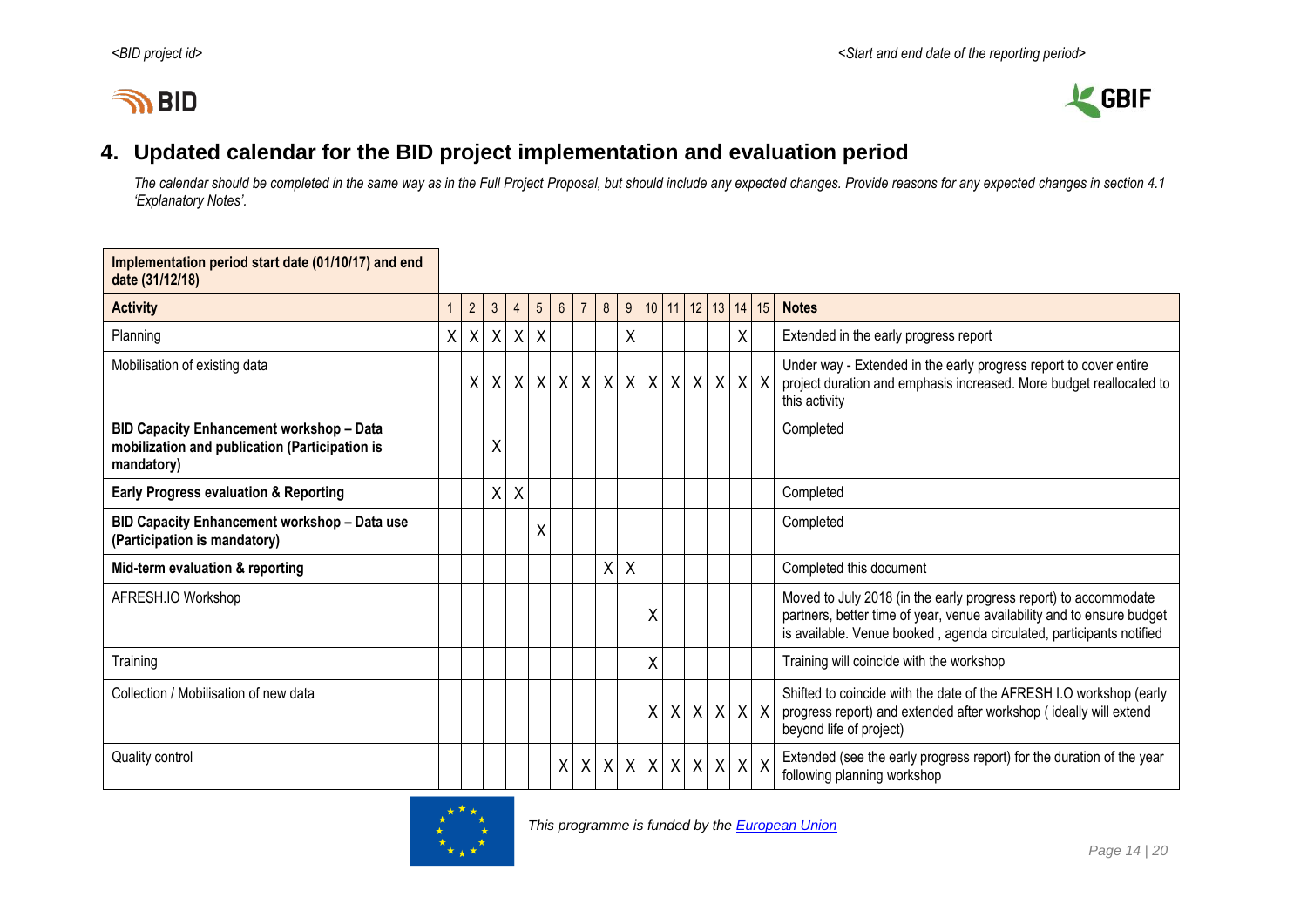| <b>BID</b>                                     |   |  |   |   |   |                                       |         |   |         |     | <b>GBIF</b>                                                                                                                                                                                                                                                                                                                                                                                                                                                                                                                                                             |
|------------------------------------------------|---|--|---|---|---|---------------------------------------|---------|---|---------|-----|-------------------------------------------------------------------------------------------------------------------------------------------------------------------------------------------------------------------------------------------------------------------------------------------------------------------------------------------------------------------------------------------------------------------------------------------------------------------------------------------------------------------------------------------------------------------------|
| Long-term monitoring research project proposal |   |  | Χ | X |   |                                       | χ       |   |         | X X | Slight extension (see early progress report). Will include guidelines<br>for the development of a diatom tool/index for the assessment of<br>aquatic ecosystems as well as recommendations for water quality<br>and aquatic ecosystem health assessment -to include provision for<br>future student research projects. The diatom tool activity as well as<br>the Water quality and aquatic ecosystem health assessment activity<br>have been removed from this table (following approval of the early<br>progress report) and instead incorporated into this activity. |
| Upload data to FIP/GBIF                        |   |  |   |   |   | x   x   x   x   x   x   x   x   x   x |         |   |         |     | Moved slightly earlier in the year (see early progress report)<br>currently under way                                                                                                                                                                                                                                                                                                                                                                                                                                                                                   |
| Open Data                                      | X |  |   |   | X |                                       | $X$ $X$ | X | X X X X |     | Extended to cover entire project duration.                                                                                                                                                                                                                                                                                                                                                                                                                                                                                                                              |

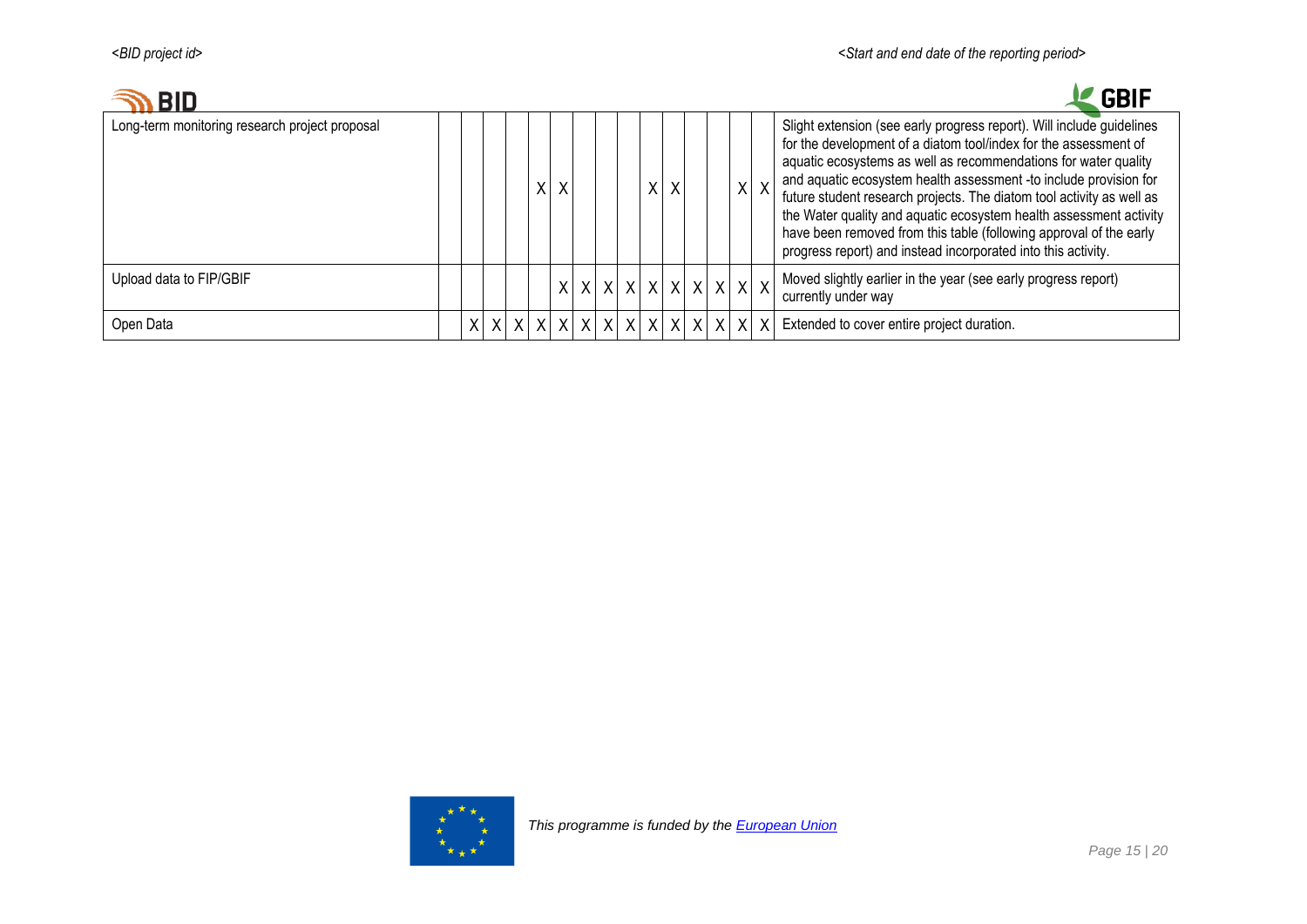



| Evaluation period start date (01/01/2019) and end<br>date (31/03/2019) |   |    |         |                                                                                                                                                                                                                                                                                                                                                                                                                                                                                                                                                                                                                                                                                                                                |
|------------------------------------------------------------------------|---|----|---------|--------------------------------------------------------------------------------------------------------------------------------------------------------------------------------------------------------------------------------------------------------------------------------------------------------------------------------------------------------------------------------------------------------------------------------------------------------------------------------------------------------------------------------------------------------------------------------------------------------------------------------------------------------------------------------------------------------------------------------|
| <b>Activity</b>                                                        |   | ົ  |         | <b>Notes</b>                                                                                                                                                                                                                                                                                                                                                                                                                                                                                                                                                                                                                                                                                                                   |
| Final financial and narrative reporting                                |   |    | $X$ $X$ |                                                                                                                                                                                                                                                                                                                                                                                                                                                                                                                                                                                                                                                                                                                                |
| Long-term monitoring research project proposal                         | χ | X. |         | As per the early progress report: Increased emphasis – will incorporate the thinking behind the diatom tool and the<br>regional water quality and ecosystem health assessment. It will outline a regional strategy going forward, will<br>include the research objectives/memorandum identified by project partners workshopped at AFRESH.IO, will<br>highlight major knowledge gaps and will attempt to quantify those gaps, it will also outline the role that citizen<br>science can play in data generation/monitoring and will build on all data mobilised during the GBIF project. It will<br>also provide a critical stepping stone to obtain continued support and funding for freshwater research in the IO<br>region |

## **4.1.Explanatory notes:**

Budget expenditure has been submitted together with this Mid-term progress report for the consideration of GBIF. No changes have been made to other activities in the project in terms of timing and they are as per the early progress report. Notes on the status of activities is provided below.

**Mobilisation of existing data** – We have focused on the mobilisation of existing data (such as the collections in the NHM, Swiss Cantonal Museum Zoology Lausanne, Albany, Muséum National d'Histoire Naturelle, A&M and elsewhere), and have kept the mobilisation of newly collected data to an added extra as part of the project. The first dataset, comprising Trichoptera records, has been published as of the 31st of May 2018, which is in line with a milestone required by GBIF for this report. Since we expect more data from other sources, we will continue to add data to the core data set over the course of the project/year.

**Mid-term evaluation & reporting** –Our expenses for the AFRESH.IO workshop are estimated to be around 18.000 Euros (with a chance that this will be reduced if co-funding is provided for certain delegates flight costs) – supporting documentation (i.e formal quotes for accommodation, venue etc as well as flight costs and other workshop cost estimates) will be provided shortly after submission of this report to GBIF for consideration. Given the costs involved, during the early progress report the date of the conference was shifted to ensure that the  $3<sub>π</sub>$  payment instalment from GBIF can be received (with all supporting reports required submitted) before the AFRESH.IO workshop occurs. We trust this will still be possible.

**AFRESH.IO Workshop** – The AFRESH.IO workshop is confirmed for July 2018, venues and flights have been booked and an agenda has been drafted and circulated. We would like to request that the 2nd and 3rd instalments be paid upon submission of this mid-term progress report in order to cover confirmed costs for the workshop in July.

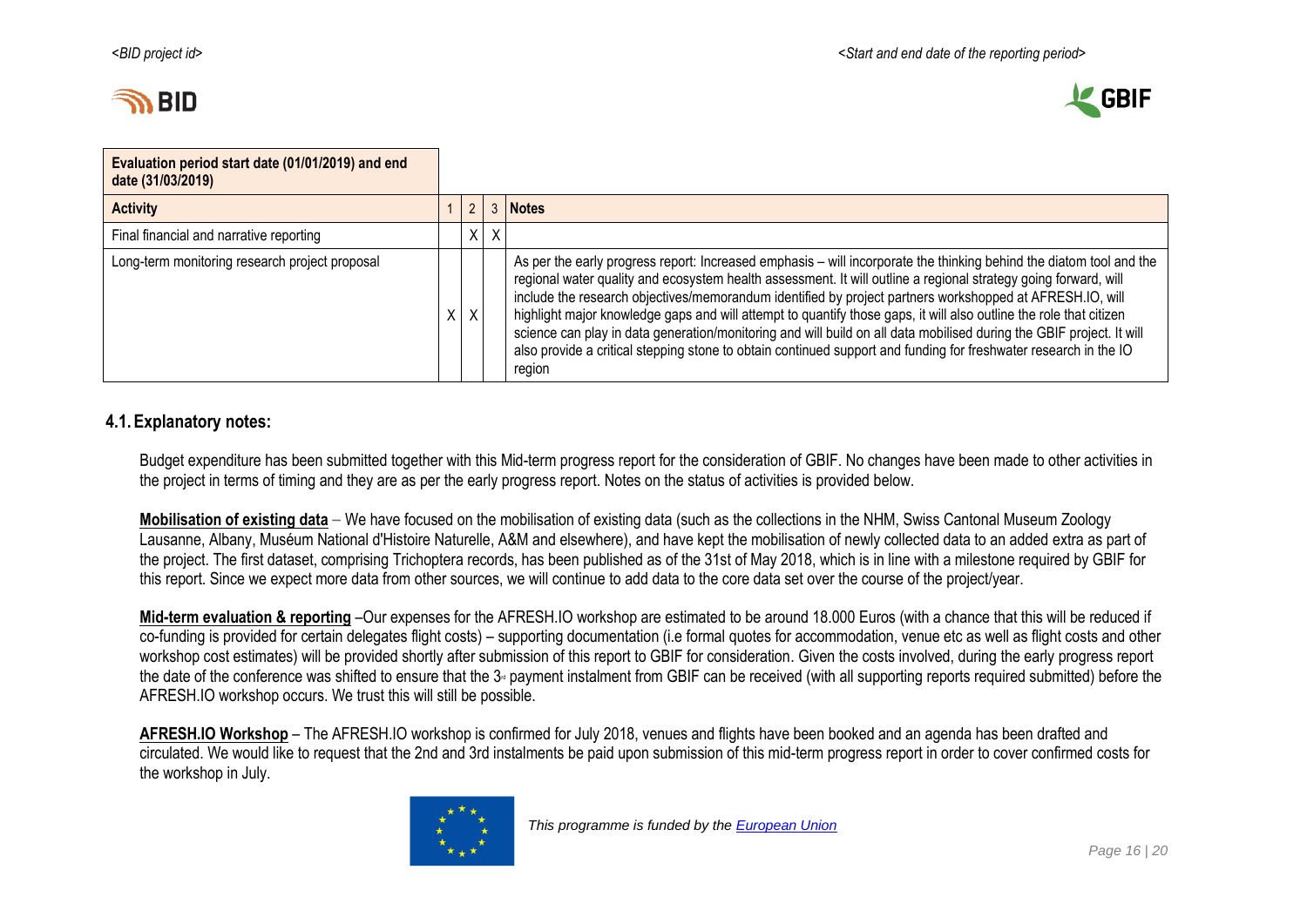# **SHIP**





**Collection / Mobilisation of new data** - As per our early progress report, the collection and mobilisation of new data has been shifted to coincide with the date of the AFRESH.IO workshop when training on collection will be offered but it has also been extended following the workshop. It is envisaged that the collection and mobilisation of new data will extend beyond the life of the GBIF project. The intention is that during the GBIF project a data set of newly collected organisms is commenced but that the real value of this data set will come with time as project partners continue to contribute through citizen science efforts, but also the through long term monitoring research proposal and additional funding/future years. Importantly, less of a focus has been placed on this activity than was originally envisaged in the initial proposal. We still intend to train delegates who attend our workshop in the collection of EPT taxa and Diatoms and also to hold a co-ordinated voluntary sampling effort to collected new data for the Indian Ocean Region and Madagascar in particular – but these newly collected would be compiled into a separate data set to be uploaded to GBIF /initiated through our project but also to be grown and added to in the future through additional funding. It will be viewed as an added extra to the project.

**Quality control** – The quality control period has already commenced and as per our early progress report was extended to cover the revision of mobilised data for the duration of the year and as data is collated and made available for publishing.

**Long-term monitoring research proposal -** Preliminary planning for this activity has already commenced, but the AFRESH.IO workshop will be used to formalise this activity with all project partners together and will be finalised at the project termination date once all data mobilised during the course of the GBIF project have been assessed (the GBIF project in itself will elucidate where additional and specific knowledge gaps exist and will be used to quantify these gaps).

Upload data to FIP/GBIF – We have uploaded the initial data, comprising Trichoptera specimen records from museum records (with those from the literature soon to follow). We will continue to update the dataset with additional records (currently being extracted from various institutions) for other taxa as well as newly captured records (from field collection in July), when data are received, collated and verified.

**Water quality and aquatic ecosystem health assessment -** This component has been removed from the gantt chart and the deliverables table as per our Early Progress. Instead this component will be incorporated into the development and formalisation of a long term monitoring research proposal which will chart the way forward for a national assessment to be undertaken. It will highlight/quantify gaps and will draw on all data that has been mobilized during the GBIF project.

**Diatom Tool -** This component has been removed from the gantt chart and the deliverables table as per our Early Progress Report. Instead the thinking behind this component will be carefully incorporated into the development and formalisation of a long term monitoring research proposal. Budget allocations to this activity have also been reallocated accordingly. If suitable data exists/or is mobilised, preliminary analyses can be conducted towards developing the tool as a beta version based on genus level occurrence.

**Open Data -** The provision of open-access data will remain a priority throughout the project and will apply as soon as data are made available for publishing.

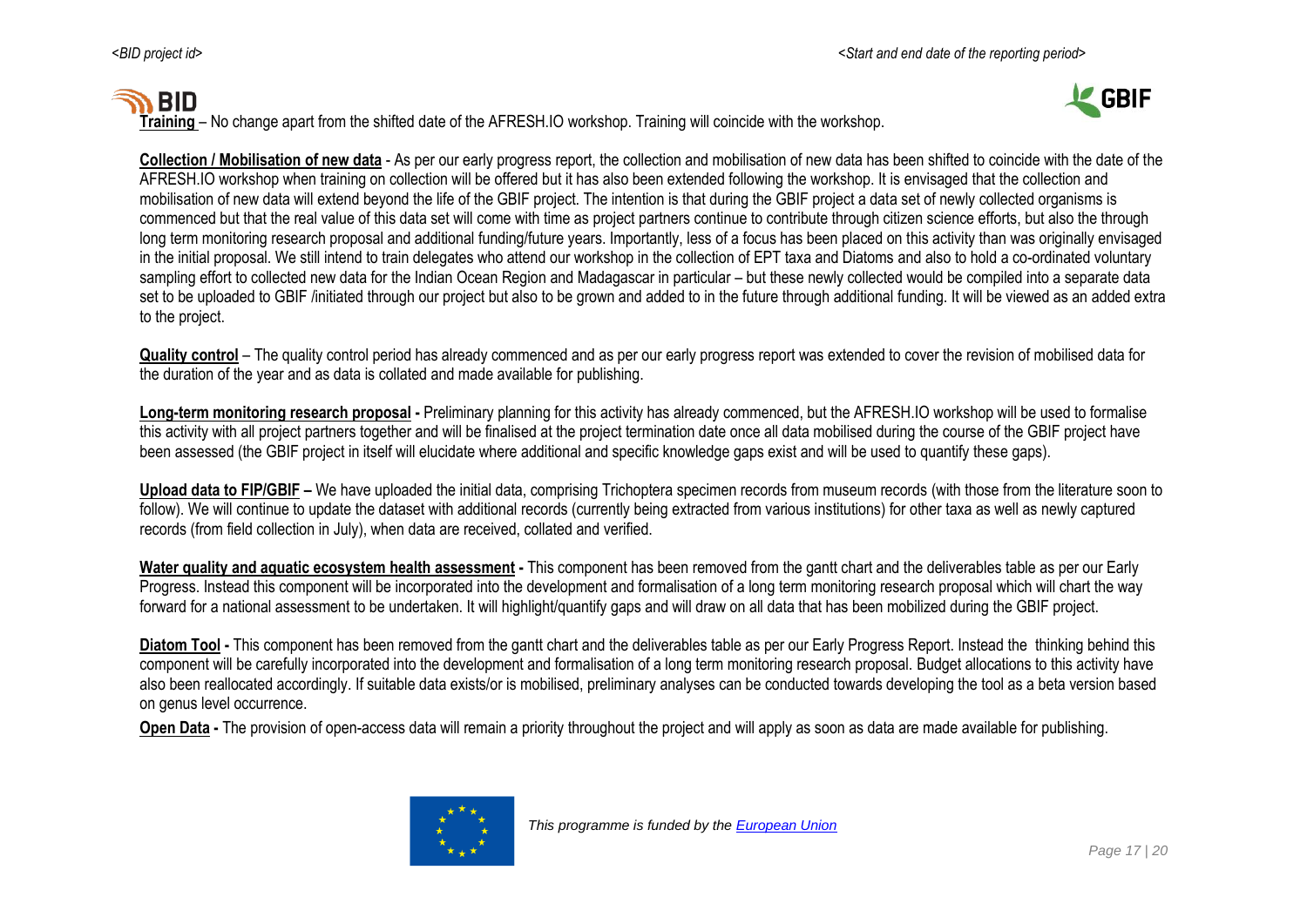



# <span id="page-17-0"></span>**5. Beneficiaries/affiliated entities and other cooperation**

#### **5.1.Relationship with project partners**

*Please describe the relationship between your project coordinating team/institution and your project partners, and with any other organisations involved in implementing your BID project.*

Relationships are good - no change since early progress report, apart from increased communication (via email and Skype), our GBIF Mentor has been kept appraised of all activities and has been involved in Skype communications.

### **5.2.Links to other projects and actions**

*Where applicable, outline any links and synergies you have developed with other actions, e.g. GBIF nodes, other BID funded projects, etc. If your organization has received previous grants in view of strengthening the same target group, to what extent has your BID project been able to build upon/complement the previous project(s) ?*

Great links established with the African Insect Atlas as mentioned in the early progress report. Since then some further developments have taken place:

We have been in contact with Owen Griffiths, based in Mauritius, who is the Joint Managing Director of Bioculture: Caring for life, and is very involved with non-marine mollusc research in Madagascar and also actively engaged in conservation and collection projects on the island. Owen is also connected with staff of the Tsimbazaza museum in Tana. Owen is very keen to be involved and will provide a very useful link for the field project and training at AFRESH.IO.

We have also been in contact with another important link, Steve Goodman, who is a renowned ecologist working with international conservation groups and local biologists in Madagascar, to record and preserve ecosystems increasingly threatened by rapid deforestation and population growth. He is very involved with conducting biological surveys and creating inventories to improve the scientific knowledge and research in Madagascar and had also founded the Ecological Training Program (ETP) that mentors, trains, and prepares local Malagasy biologists in vital conservation issues.

Our intention is to involve Owen and Steve in future student projects and also in the voluntary sampling that is planned. There is scope to involve these individuals and their linked institutions in the planned establishment of a long term monitoring proposal.

We have also initiated contact with Nancy Job, freshwater ecologist at SANBI, in order to begin the process of registering GroundTruth with SANBI, as a data publishing institution and for future collaboration.

A proposal to obtain additional funding to extend/build on the GBIF project post Jan 2019 is underway. We will be submitting a proposal to Earthwatch to request funding to implement some of the long term monitoring ideas we have already come up with, but also to strengthen some of the partnerships already formed through the project.

Our project lead in Madagascar Dr Miasa Eustache has met Brian Fisher, as well as other leading taxonomists (Dr Helen Barber-James (Albany Museum), KD Dijkstra (Naturalis Centre Netherlands)) in person to cement networking possibilities for the future and to strengthen the AFRESH network and involvement of the Indian Ocean Islands. Miasa has negotiated other meetings with some entomologist teams from Ankatso University (Antananarivo), from Mahajanga University (West of Madagascar) and from

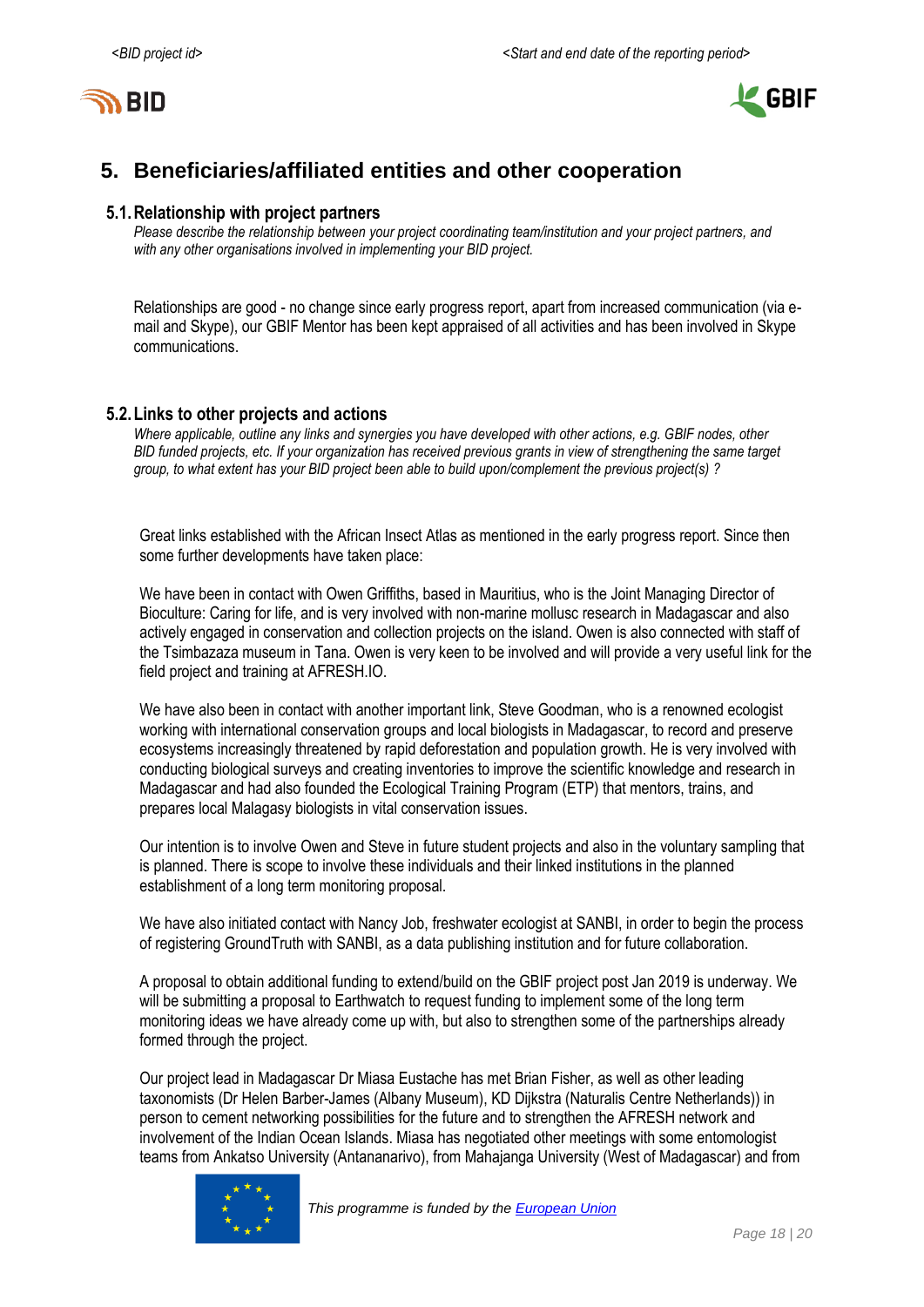



Toliara IHSM University (South of Madagascar) to expand our field actions in the future and in the long term. Furthermore, Miasa met with Nicolas Deflandre, who was conducting an external review to evaluate GBIF/BID projects on behalf of the European Commission in Madagascar between 19th to 23rd March 2018. Comments were received from Nicholas which as far as possible have been addressed. Unfortunately while he suggested that we shift the workshop to an earlier date to reduce the costs of flights from Europe (and thus potentially free up more funds to allow more people to attend) – this was not possible as 1) the venue, logistics and accommodation had already been booked and 2) the venue size is limited to 25 people.

Further meetings have been had between Miasa and local project partners CNRE.

## <span id="page-18-0"></span>**6. Visibility**

*Please refer to th[e BID guidelines.](http://bid.gbif.org/en/community/communication-guidelines/)*

### **6.1.Visibility of the BID project**

*How is the visibility of your BID project being ensured?*

#### **Short summary**

The GroundTruth website has been updated to host a separate linked page to the GBIF project and a brief blurb of the project and details of the AFRESH workshop and planned knowledge dissemination activities. We have also uploaded the link to our published dataset which has been submitted to GBIF as of the 31st May 2018. Additionally the project is already a part of the Freshwater Information Platform. It is linked to from the "Freshwater Projects & Networks" section.

ISSEDD will produce a similar page on the ISSEDD institution website respectively. Several researches and PhD students will visit these sites.

### **Sources of verification**

Link to GroundTruth Website with updated progress on the project and links to the published data <http://www.groundtruth.co.za/research-projects/2018/1/29/the-forgotten-african-islands>

Update to GBIF Website (regarding project information & events) will be provided shortly with new article regarding GBIF Project

Link to FIP website from where it is linked to the project:

http://www.freshwaterplatform.eu/index.php/networks-projects.html

### **6.2.Visibility of the EU contribution**

*How is the visibility of the EU contribution being ensured within your project implementation?*

#### **Short summary**